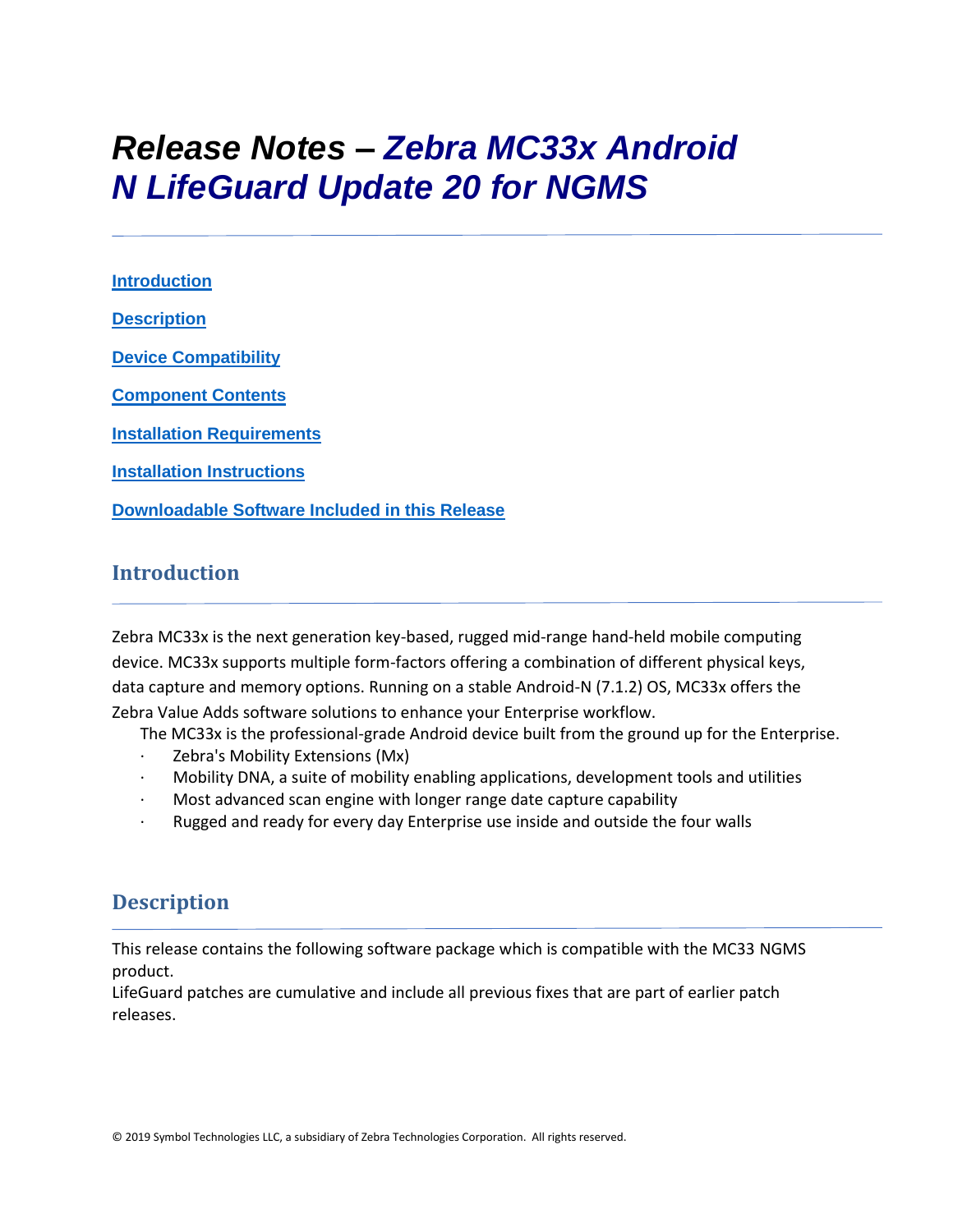## <span id="page-1-0"></span>**Component Contents**

| <b>Component / Description</b>   | <b>Version</b>                                             |
|----------------------------------|------------------------------------------------------------|
| <b>Product Build Number</b>      | 01-01-49.00-NN-U20-STD                                     |
| <b>Android Version</b>           | 7.1.2                                                      |
| <b>Linux Kernel</b>              | 3.10.84                                                    |
| <b>Android SDK Level</b>         | 25                                                         |
| Platform                         | QC8956                                                     |
| <b>Bluetooth Stack</b>           | 1.1                                                        |
| <b>Flash Size</b>                | 32GB                                                       |
| <b>RAM Size</b>                  | 4GB                                                        |
| Scanning                         | 19.58.37.0                                                 |
| DataWedge                        | 7.3.26                                                     |
| <b>EMDK</b>                      | 7.3.21.2321                                                |
| MXMF / OSX                       | MXMF-9.0.4.3 / QCT.71.7.11                                 |
| Enterprise Keyboard (EKB)        | 2.1.1.3                                                    |
| WiFi                             | FUSION_BA_2_10.0.4.026_N<br>Application: BA_2_10.0.1.012_N |
|                                  | Radio: BA_2_10.0.4.023_N                                   |
|                                  | Middleware: BA_2_10.0.1.014_N                              |
|                                  | Firmware: 7.35.205.8 (r)                                   |
| PTT                              | 3.1.35                                                     |
| Touch FW                         | N/A                                                        |
| <b>RxLogger Utility</b>          | 5.4.13.0                                                   |
| B <sub>2</sub> M                 | N/A                                                        |
| <b>Bluetooth Pairing Utility</b> | 3.11                                                       |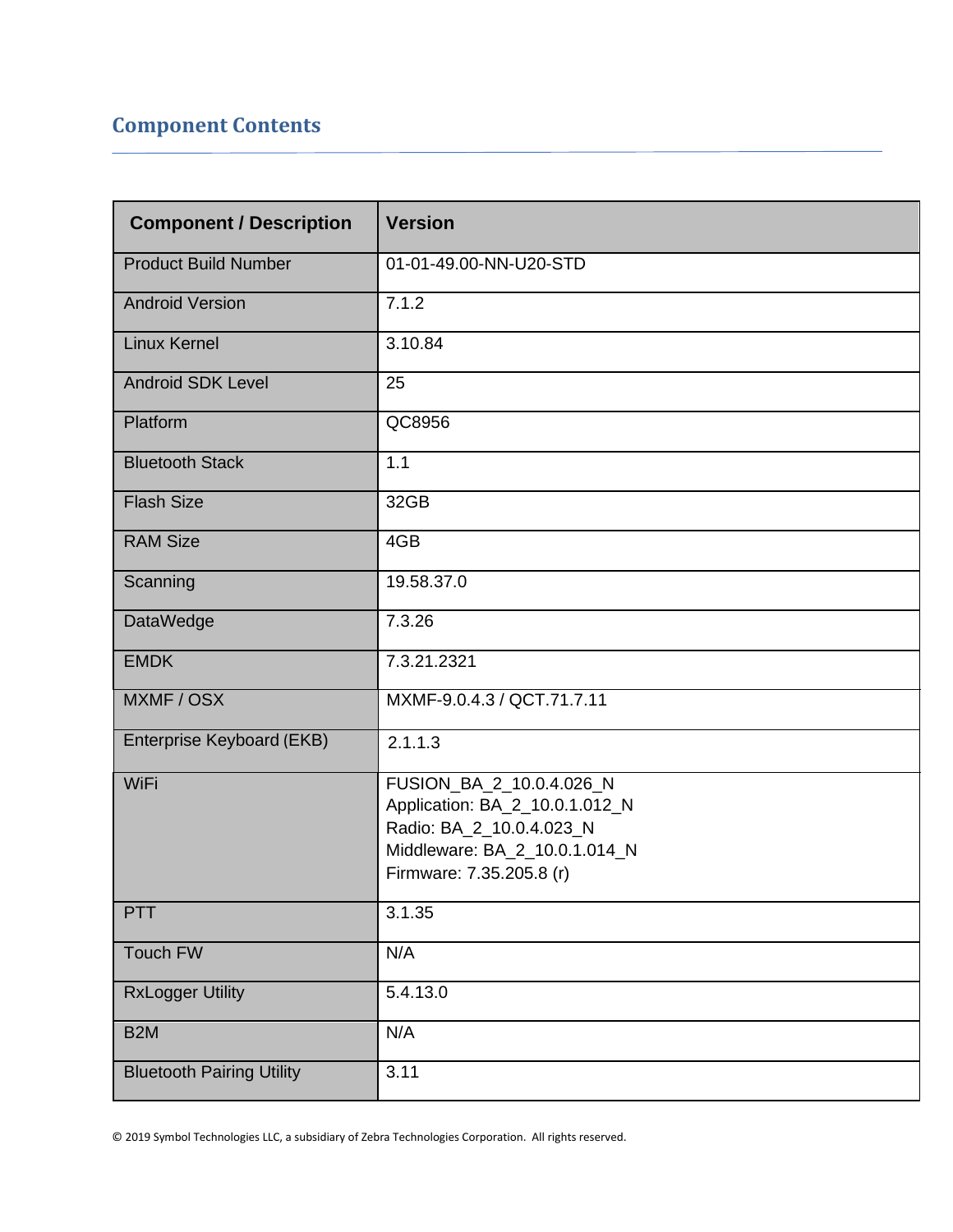| <b>Zebra Data Services</b>                                                      | 3.5.0.1145                                                                                                           |
|---------------------------------------------------------------------------------|----------------------------------------------------------------------------------------------------------------------|
| <b>File Browser</b>                                                             | 1.19.1.5                                                                                                             |
| <b>Stage Now</b>                                                                | 3.3.1.2000                                                                                                           |
| <b>App Gallery</b>                                                              | 3.0.1.7                                                                                                              |
| <b>User Guide</b>                                                               | N/A                                                                                                                  |
| Sensors (Accel, Gyro)                                                           | 2061000, 2061000                                                                                                     |
| <b>MobiControl</b>                                                              | N/A                                                                                                                  |
| Zebra Volume Control (ZVC)                                                      | 2.0.0.16                                                                                                             |
| <b>Battery Manager</b>                                                          | 1.3.8                                                                                                                |
| ActiveEdge                                                                      | 2.5.16                                                                                                               |
| WorryFreeWiFi (SmartMU)                                                         | 3.0.3                                                                                                                |
| SimulScan Demo App (only on<br>Imager input on SE4750/SE4850<br>configurations) | 3.0.2                                                                                                                |
| SimulScan Engine (only on<br>Imager input on SE4750/SE4850<br>configurations)   | 2.0.3                                                                                                                |
| <b>Device Central</b>                                                           | 2.1.0.9                                                                                                              |
| Zebra Software License Manager 3.1.1                                            |                                                                                                                      |
| Audio                                                                           | 0.24.0.0                                                                                                             |
| Diagnostic Tool                                                                 | 1.17.0.9                                                                                                             |
| Webview                                                                         | 73.0.3683.90                                                                                                         |
| Zebra Folder                                                                    | 8.1                                                                                                                  |
|                                                                                 | Zebra/MC33/MC33:7.1.2/01-01-49.00-NN-U20-STD/170:user/release-<br>keys<br>Zebra/MC33/MC33C:7.1.2/01-01-49.00-NN-U20- |
| FingerPrint                                                                     | STD/170:user/release-keys                                                                                            |
| <b>Security Patch Level</b>                                                     | September 01, 2019                                                                                                   |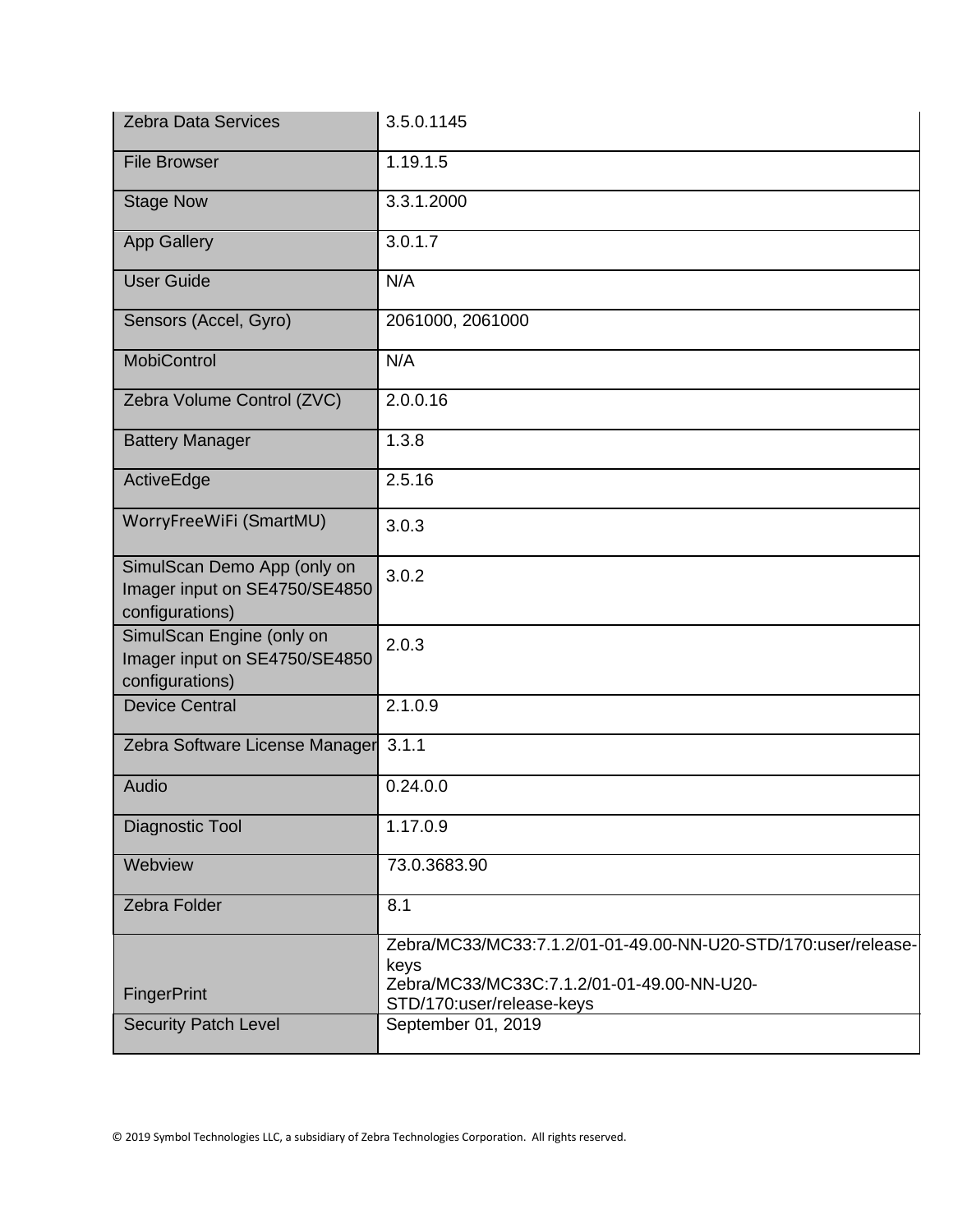#### **1. CFE v20 Updates:**

- ❖ CFE\_ATLAS\_01-01-49.00-NN-U20-STD.zip (NGMS)
- 1. **Android Security Patch Level:** September 1, 2019 Use the link below to see the Android Security bulletin for more information: <https://source.android.com/security/bulletin/>
- 2. MX, StageNow, EMDK, Datawedge, Enterprise keyboard component updates:
	- o MX: v9.0.4.3
		- a. SPR36581 Resolved an issue wherein MX was returning invalid package name error when SOTI was being enrolled as DO.
	- o EMDK: v7.3.21.2321
	- o Datawedge: v7.3.26
- 3. OSX Version QCT.71.7.11
- 4. SPR37601 Resolved an issue wherein user was unable to set en\_IE locale using UIMar CSP.
- 5. SPR37150/37520 Resolved an issue wherein devices with SOTI were stuck at the boot animation screen.
- 6. SPR36163 Resolved an issue wherein DHCP Option exception causing device reboot.
- 7. SPR36961 Resolved an issue wherein Zebra RFID Mobile app (APK) disappears from app menu after reboot.
- 8. SPR38042 Resolved an issue wherein disabling Doze mode through Stage now was failing.
- 9. SPR37462 Resolved an issue wherein invalid battery swap would leave the device in Airplane mode.
- 10. SPR36967 Resolved an issue wherein downgrading from Latest patch (LG20) to older patch (LG19) causing ZDS crash.

#### **Known issue:**

"Zebra Data Service Plugin has stopped" Pop-up has been observed while downgrading from latest patch (LG20) to older patches (LG18 downwards).

#### **2. CFE v19 Updates:**

- ❖ CFE\_ATLAS\_01-01-49.00-NN-U19-STD.zip (NGMS)
- 1. **Android Security Patch Level:** June 1, 2019

Use the link below to see the Android Security bulletin for more information: <https://source.android.com/security/bulletin/>

- 2. MX, StageNow, EMDK, Datawedge, Enterprise keyboard component updates: **Note**: For detailed release notes, please refer [http://techdocs.zebra.com](http://techdocs.zebra.com/)
	-
	- $O$  MX: v9.0.3.1
		- a. SPR36994 Resolved MX initialization issue wherein EHS was calling MX before completion of MX initialization process.
		- b. SPR36768 Resolved an issue wherein EHS Hostname in title was not reflecting updated HostName after device reboot.
		- c. SPR36581 Resolved an issue wherein MX was returning invalid package name error when SOTI was being enrolled as DO.
		- d. SPR36479 Resolved an issue where mapping a key using Key Manager CSP to trigger an intent was not working.
	- o StageNow: v3.3.1.2000
	- o Datawedge: v7.3.22
		- a. SPR37124 Resolved an issue where in ADF rule with crunch spaces was removing last character from barcode data with space.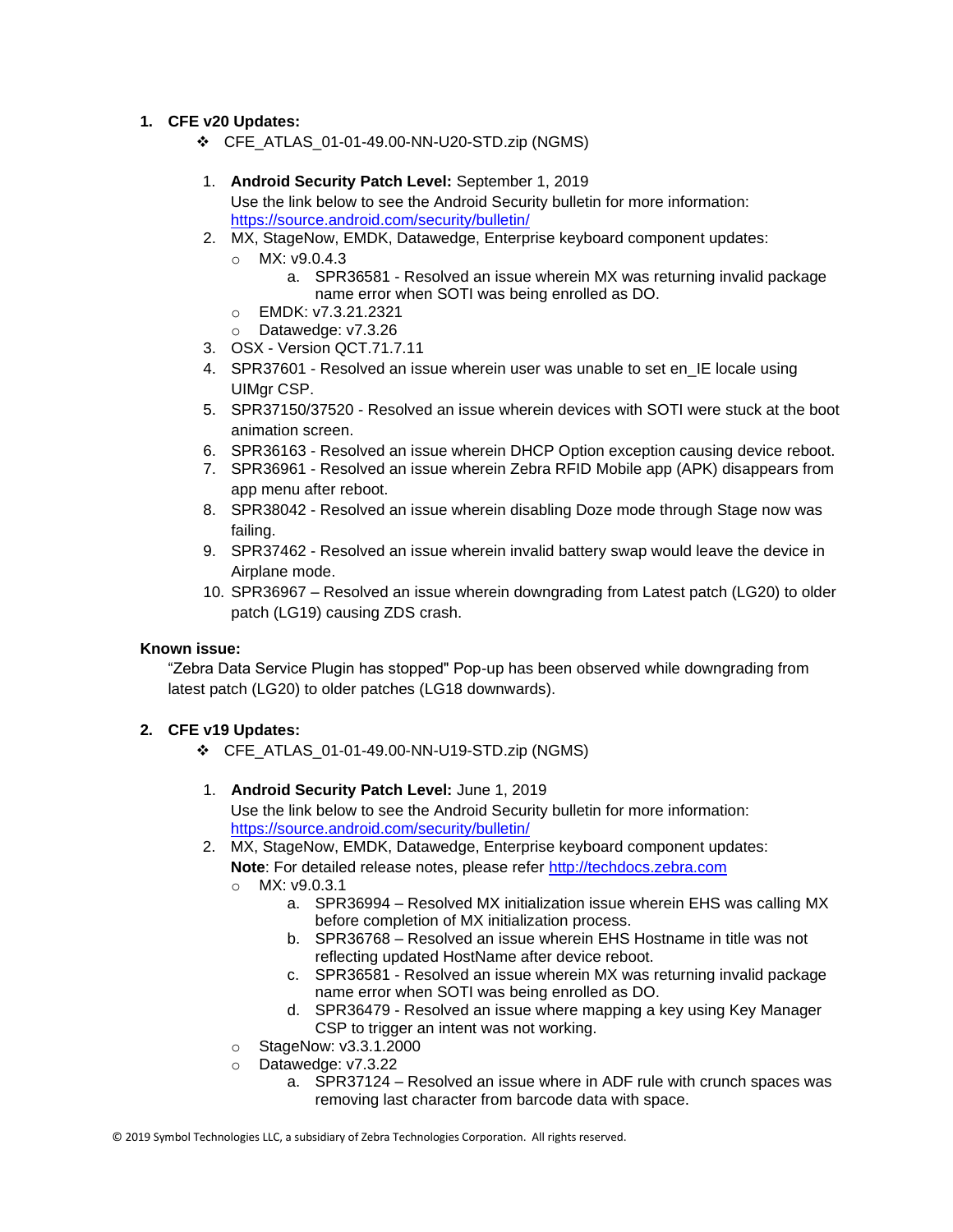- $O$  **EMDK:**  $v7.3.18.2318$
- o DDT: v1.17.0.9
- o Enterprise Keyboard: v2.1.1.3
- o Scanner Framework: v19.58.37.0
	- a. SPR37064 Resolved wrong property.
	- b. SPR36685 Resolved an issue wherein scan engine was failed to initialize during powerup.
	- c. SPR37175 Resolved an issue where in multiple application can enable the same scanner without one app releasing it.
	- d. SPR-37014 Disable firmware update on 8956 N Products.
	- e. SPR 37201 Resolved an issue wherein scan HardTrigger stops working once Language Settings are modified.
	- f. SPR36927 Resolved an issue where scanner was not available for any app when multiple apps enable the scanner and any app among disable the scanner when it moves to background.
	- g. SPR37060/SPR36880 Resolved an issue wherein Datawedge was not disabling the scanner upon resume during app transition from background to foreground causing intermittent scanning failures.
	- h. SPR36925 Resolved an issue wherein scanner was not available for second app when an ANR or crash occurred on the first app
	- i. Integrated new imgkit version IMGKIT\_8.02T01.16.
- o Wifi: FUSION\_BA\_2\_10.0.4.026\_N
	- a. SPR36741 Resolved an issue wherein device is taken long time to connect in case of failure scenario.
	- b. SPR36855 Resolved an issue where WiFi becomes disabled after reboot because of a GPS module exception.
- $\circ$  RxLogger Version 5.4.13.0
- o Diagdaemon Version 5.4.16.0
- o WebViewGoogle Version 73.0.3683.90
	- a. SPR35943 Updated Chromium Webview for NGMS releases.
- o OSX Version QCT.71.7.10
- o Zebra Data Services Version 3.5.0.1145
- o Device Central: v2.1.0.9
	- a. Added support to start scan and pair by squeezing hardware scan trigger.
- 3. SPR36961 Resolved an issue wherein Zebra RFID Mobile app (APK) disappears from app menu after reboot.
- 4. SPR36958 Resolved an issue wherein disabling Airplane Mode using PowerKey Manager is not working
- 5. SPR37152 Resolved an issue wherein devices has trouble reading and connecting to devices over NFC.
- 6. SPR36691 Resolved an issue wherein location gets turned off on every reboot.
- 7. SPR36600/37084 Resolved an issue wherein device would not boot to the OS due to an exception while removing packages.
- 8. SPR36897 Updated Telstra M2M APN with DUN type.
- 9. SPR36658 Made a change to perform correction on unsealed batteries.
- 10. SPR36294 Resolved an issue with scanner wherein the imager was not configured correctly during boot up.
- 11. SPR36396 Resolved an issue wherein device not connecting to network with China Unicom SIM.
- 12. SPR36879 Adding scan code POUND and STAR.
- 13. SPR36347 Resolved an issue wherein SIP was showing irrespective of "Show Virtual Keyboard" on first launch of chrome browser.
- 14. SPR36691/37039 Resolved an issue wherein Airplane mode gets greyed out after reboot.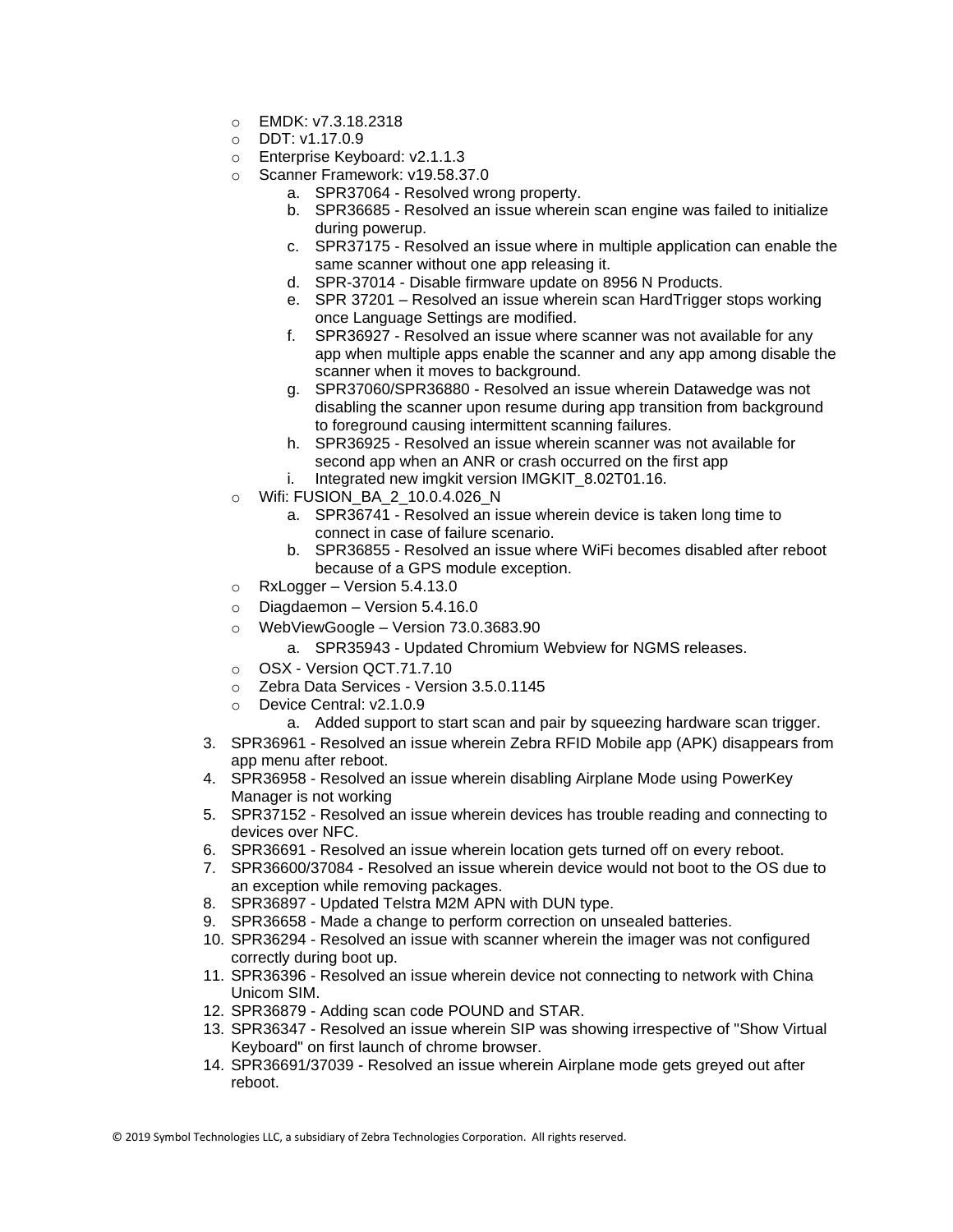- 15. SPR37380 Resolved an issue wherein "Memory" in Settings app was translated wrongly in Deutsch(Deutschland).
- 16. SPR36778 Resolved an issue wherein Static IP address was not being set using Ethernet Manager.
- 17. SPR37404 Resolved an issue wherein Airplane mode gets greyed out after reboot.

#### **Known issue:**

"Zebra Data Service Plugin has stopped" Pop-up has been observed while downgrading from latest patch (LifeGuard 19) to other patches.

#### **3. CFE v18 Updates (Removed from support portal):**

❖ CFE\_ATLAS\_01-01-49.00-NN-U18-STD.zip (NGMS)

#### 1. **Android Security Patch Level:** March 1, 2019

Use the link below to see the Android Security bulletin for more information: <https://source.android.com/security/bulletin/>

- 2. Updated below mentioned components:
	- o OSX Version QCT.71.7.9.1
		- a. SPR35906 Resolved an issue in EHS system restricted settings.
	- o Scanner Framework: Version 19.54.37.0
		- a. SPR36333 Resolved an issue wherein enabling DW simulscan option locks up device after suspend/resume.
- 3. SPR36262 Resoled an issue wherein NTP parameters were not updated when applied through Stagenow.
- 4. SPR36165 Added Supported LTE bands in the specific hardware.
- 5. Enabled Native Screen Blanking service.

#### **4. CFE v17 Updates (Removed from support portal):**

❖ CFE\_ATLAS\_01-01-49.00-NN-U17-STD.zip (NGMS)

CFE v16 numbering is skipped for public posting and reserved for LGE-FOTA Beta.

1. **Android Security Patch Level:** February 1, 2019

- 2. MX, StageNow, EMDK, Datawedge, Enterprise keyboard component updates:
	- Note: For detailed release notes, please refer [http://techdocs.zebra.com](http://techdocs.zebra.com/)
	- $O$  MX: v8.4.1.3
		- a. SPR35491/35856 Resolved an issue where in Analytics Manager was throwing "Index out of bound error " when a Stagenow Barcode is scanned.
		- b. SPR35928 Resolved an issue where Clock Manager CSP accepts timezone id in "/Etc" Olson format.
		- c. SPR35908 Resolved an issue wherein admin and user generated certificates could not be downloaded from external server.
		- d. SPR35855 Resolved an issue where in Google Keyboard settings was not persisting.
	- o Enterprise Keyboard: v2.0.1.9
	- $\circ$  StageNow: v3.2.1.0
	- o EMDK: v7.2.2.2202
	- o DataWedge: v7.2.5
	- o DDT: v1.16.1.3
	- o Oem Config: v8.4.0.1
	- o WorryFreeWiFi (SMARTMU): v3.0.3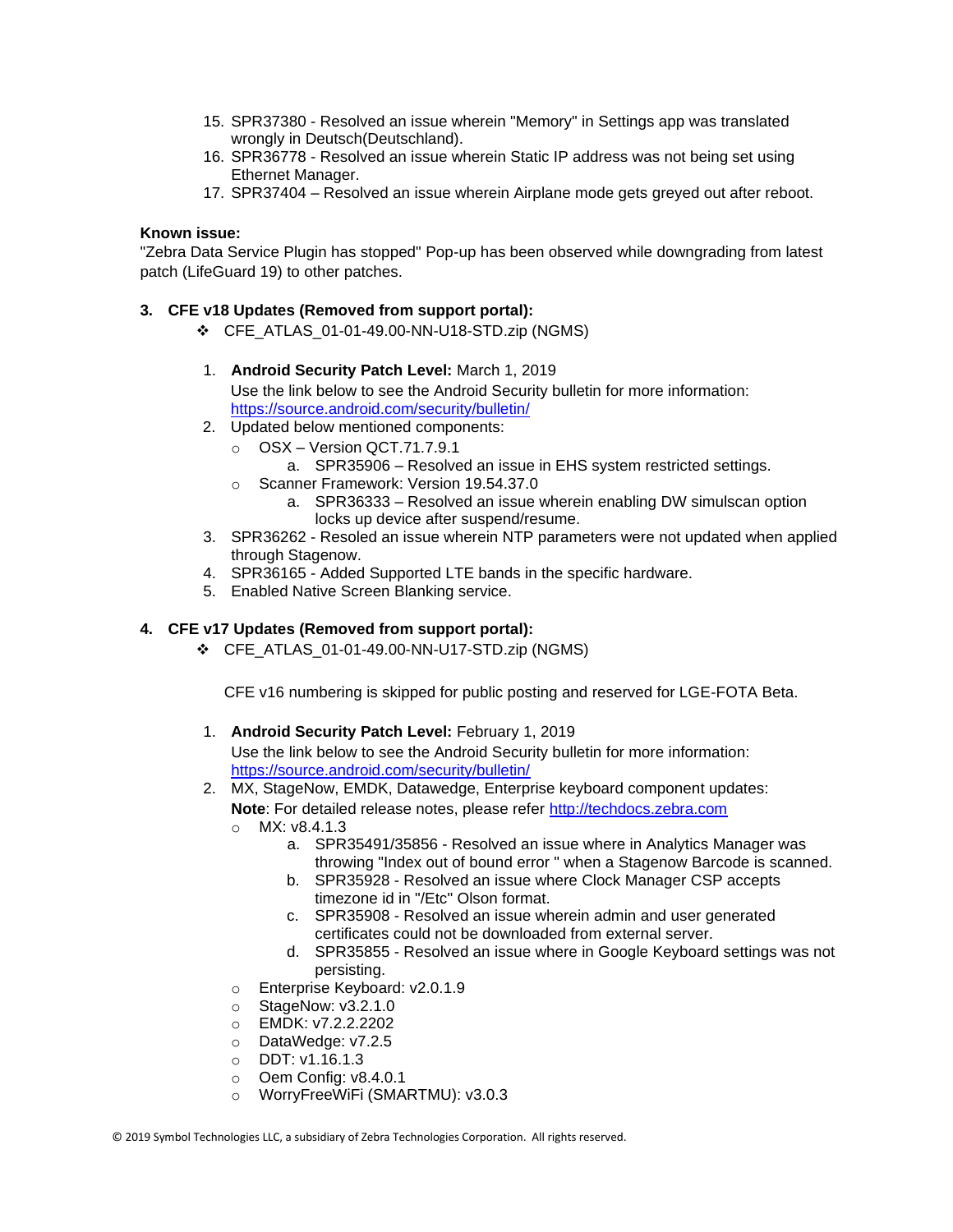- a. Added support for WorryFree WiFi CSP
- o Device Central: v2.0.22.1
	- a. SPR36473 Show the Battery percentage on the Device Central App main screen when DS3678-ER connected to the mobile device.
- $\circ$  Wifi: FUSION BA 2 10.0.4.025 N
	- a. SPR36248 Resolved an issue where StageNow configuration will not work with TC75x HW ID 33 device.
	- b. SPR35982 Resolved an issue where roaming failure is observed in disconnect suppression state.
	- c. SPR36361 Enhanced device performance by increasing the value of wlan retries to 12 from the current value of 7.
	- d. SPR35825 Resolved an issue wherein one-way audio is observed during a call sometimes.
	- e. SPR36075 Fixed an issue wherein voice packets were not tagged with correct QoS category sometimes which might have caused choppiness in audio call.
- 3. SPR36275 Resolved an issue where-in Camera swap option was still visible in camera App even after disabling one of the camera [Front/Rear] in TC7x devices via StageNow.
- 4. SPR36344 Resolved an issue wherein device radio states are not recovered if incorrect Battery Swap is performed.
- 5. SPR36213 Resolved an issue wherein device would reboot upon enabling data saver when Bluetooth tethering is enabled in DO mode.
- 6. SPR35347 Resolved an issue wherein device would not boot to the OS after enabling data saver in DO mode.
- 7. SPR35950 Resolved an issue wherein SwiftKey Keyboard Breaks Scanning After Reboot.
- 8. SPR35991 Resolved an issue wherein when soft-keyboard is switched, sometimes Scan data stops to transmit to apps.
- 9. SPR35523 Resolved an issue where on disabling Airplane Menu in power key menu, this caused Cellular network settings to be greyed out in settings.

#### **5. CFE v15 Updates (Removed from support portal):**

- ❖ CFE\_ATLAS\_01-01-49.00-NN-U15-STD.zip (NGMS)
- 1. **Android Security Patch Level:** January 1, 2019

- 2. Updated below mentioned components:
	- o WiFi: FUSION\_BA\_2\_10.0.3.020\_N:
		- a. SPR35628 Resolved an issue where validation of Radius server certificate fails.
		- b. SPR35593 Resolved a device reboot issue where DHCP Option received with more than expected length.
	- o Scanner Framework: Version 19.50.37.0
		- a. SPR35288 Fixed an issue wherein initialization of scanner was taking  $~1$ sec.
		- b. SPR35054 Added support for reduced quite zone barcode decoding.
		- c. SPR34844 Resolved an issue wherein multiple open calls are prevented when multiple application tries to open scanner without releasing previous instance.
	- o OSX Version QCT.71.7.9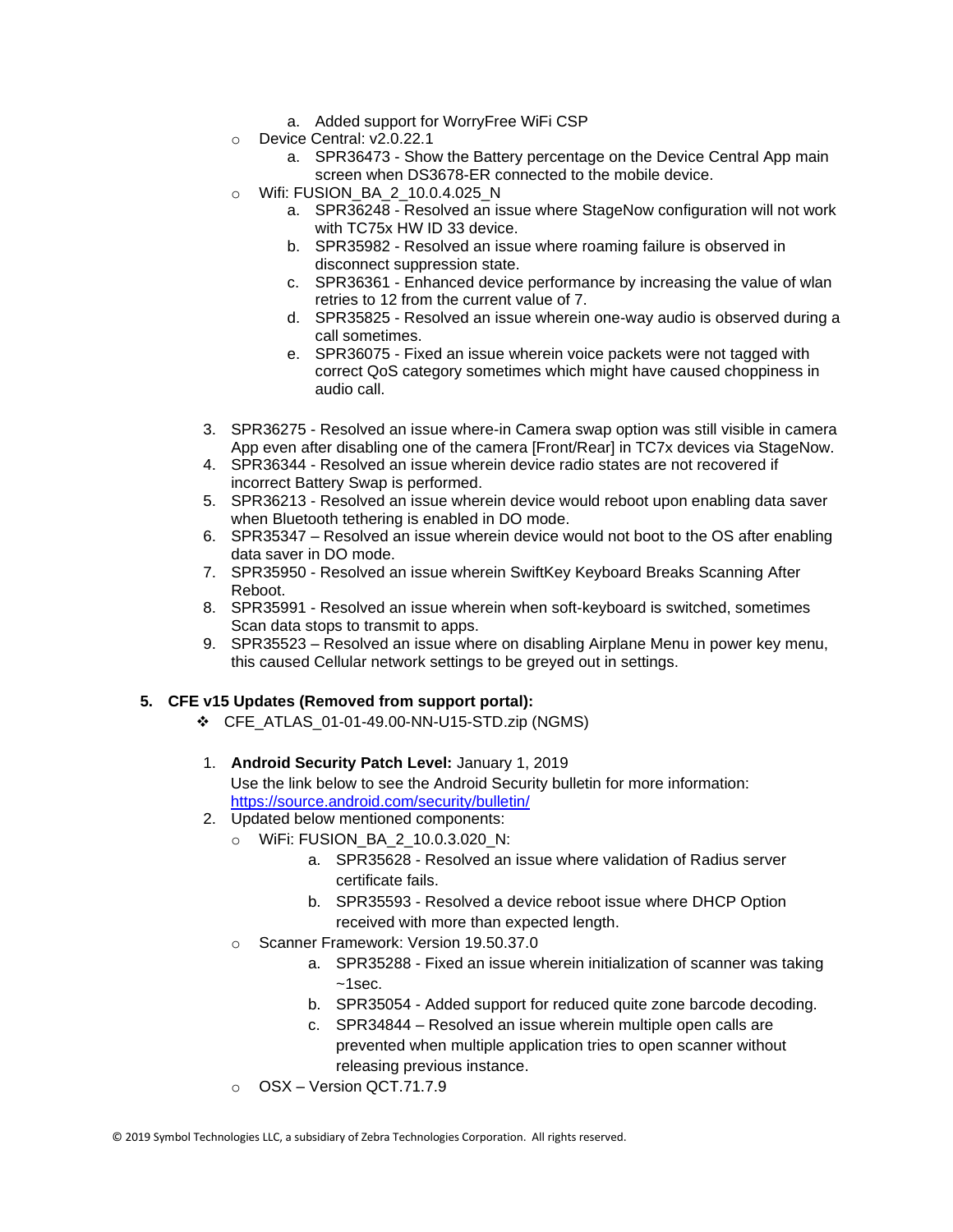- a. SPR36117/36095 Resolved an issue wherein the scanned data would not come to the Apps, Airplane menu item was missing in the Power key menu and Home and recent buttons were not functional
- 3. SPR35414 Resolved an issue to differentiate BT scanners and to avoid multiple paring and un-paring events.
- 4. SPR36019 Resolved an issue wherein serial port control signals were not working as expected.
- 5. SPR36143 Resolved an issue wherein remapping of control modifier keys were not persisting across a reboot.

#### **6. CFE v14 Updates:**

- ❖ CFE\_ATLAS\_01-01-49.00-NN-U14-STD.zip (NGMS)
- 1. **Android Security Patch Level:** December 1, 2018 Use the link below to see the Android Security bulletin for more information: <https://source.android.com/security/bulletin/>
- 2. SPR35256 Resolved an issue causing NTP synchronization failure.
- 3. SPR35065 Resolved an issue to include the correct EXIF orientation tag data, in the jpeg image capture by camera.
- 4. SPR34861 Resolved an issue wherein earlier versions of velocity app installation (1.x) was not persisting after reboot.
- 5. SPR35845 Resolved an issue wherein, Gallery Application in Non-GMS displays the pictures with incorrect orientation.

#### **7. CFE v13 Updates:**

- ❖ CFE\_ATLAS\_01-01-49.00-NN-U13-STD.zip (NGMS)
- 1. **Android Security Patch Level:** November 1, 2018 Use the link below to see the Android Security bulletin for more information: <https://source.android.com/security/bulletin/>
- 2. MX, StageNow, EMDK, Datawedge, Enterprise keyboard component updates: Note: For detailed release notes, please refer [http://techdocs.zebra.com](http://techdocs.zebra.com/)
	- o MX: 8.2.3.1
		- b. SPR35665 Resolved an issue wherein Google keyboard settings are not persisting through a reboot when configured directly after factory reset.
		- c. SPR34771 Resolved a synchronization issue in Mx.
	- o StageNow client: 3.1.1.1019
	- o EMDK: 7.0.0.2000
	- o DataWedge: 7.0.4
	- o Enterprise Keyboard: 1.9.0.9
		- a. SPR35603 Fixed an issue wherein Enterprise Keyboard was disappearing when an external keyboard was connected.
- 3. SPR35286 Resolved issue where alpha keys do not work properly on 29-key keyboard in certain applications.
- 4. SPR35692 Fixed an issue where it was not possible to disable "Show virtual keypad" from "Settings / Languages & Input / Physical Keyboard".
- 5. Added enable/disable Settings drawer feature implementation in OSX.
- 6. B2M client included in disabled mode
- **8. CFE v12 Updates:**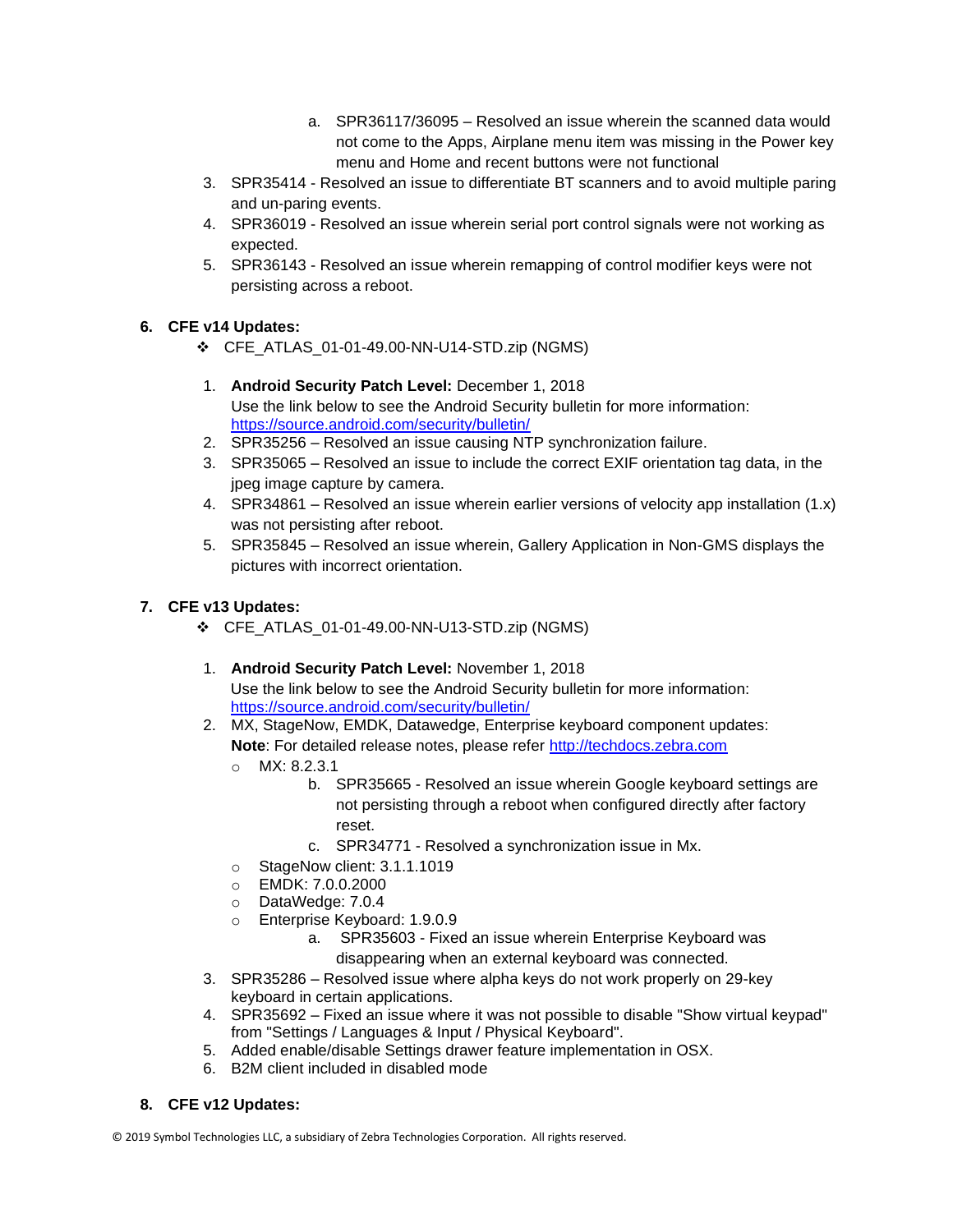- ❖ CFE\_ATLAS\_01-01-49.00-NN-U12-STD.zip (NGMS)
- 1. **Android Security Patch Level:** October 1, 2018 Use the link below to see the Android Security bulletin for more information: <https://source.android.com/security/bulletin/>
- 2. Updated below mentioned components:
	- o WiFi: FUSION\_BA\_2\_10.0.3.019:
		- a. Enable/Disable FAPI support to turn ON/OFF hotspot via CSP.
		- b. SPR34760 Resolved an issue wherein the device was unable to reconnect after some idle hours in low coverage.
		- c. Enable/Disable Captive Portal Support.
	- o SmartMU: Version 3.0.2:
		- a. SmartMU app name change to WorryFreeWiFi
	- o Device Central: Version 2.0.17.0
	- o Scanning Framework: Version 19.11.37.1
		- a. SPR34484 Resolved an issue wherein exceptions were not thrown when multiple apps try to open scanner instance without earlier instance being released.
- 3. SPR34300 Added Auto Screen Rotation to Lock screen.
- 4. SPR35090 Resolved an issue wherein disabling captive portal detection was not working.
- 5. SPR35065 Resolved an issue to include the correct EXIF orientation tag data in the jpeg image capture by camera.
- 6. SPR35462 Fixed an issue wherein keyboard selection notification was being shown on hard keypad devices.
- 7. SPR35216 Resolved an issue where Proxy Auto Config (PAC) did not work properly following stops/restarts of the PacService
- 8. SPR35188 Disabled QC Quick Charge 3.0 which allows the device to charge at 9v (since many 3rd party cables are rated for only 5v use).
- 9. SPR34978 Resolved an issue wherein the device was unable to set private apn through EMDK or StageNow.
- 10. SPR35021 Resolved an issue where Auto PAC Proxy settings are not preserved after Android desert update.
- 11. Added new APN for Telstra-M2M.

#### **9. CFE v11 Updates:**

- ❖ CFE\_ATLAS\_01-01-49.00-NN-U11-STD.zip (NGMS)
- 1. **Android Security Patch Level:** September 1, 2018

- 2. Updated below mentioned components:
	- o Enterprise Keyboard: Version 1.9.0.4
	- o Diagnostic Tool: Version 1.16.0.1
	- o OEMConfig: Version 8.1.0.9
	- o Device Central: Version 2.0.11.0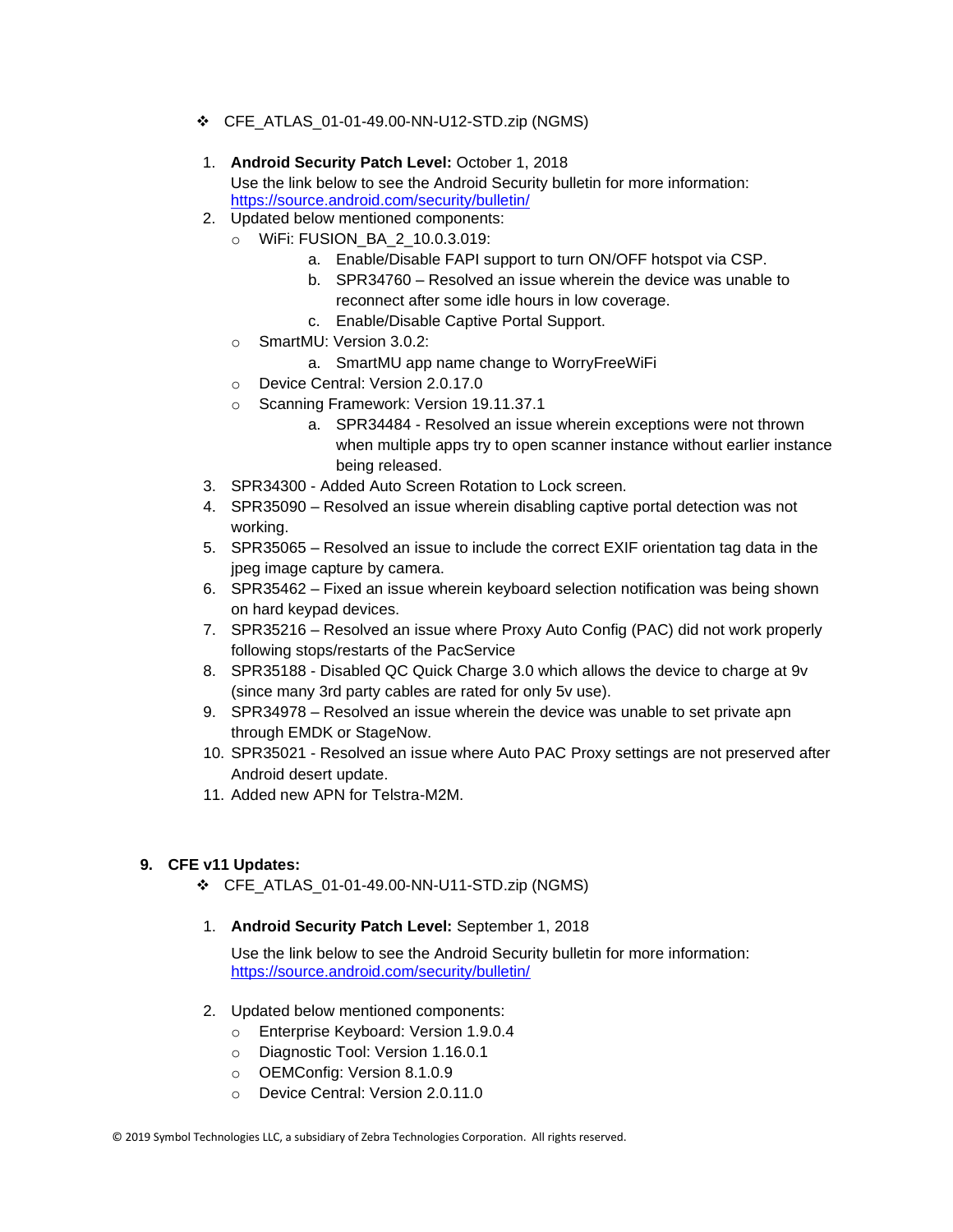- o Zebra Software License Manager: Version 3.1.1
- o Zebra Data Services: Version 1.0.0.1002
- 3. MX, StageNow, EMDK, Datawedge component updates:

**Note:** For detailed release notes, please refer [http://techdocs.zebra.com](http://techdocs.zebra.com/)

- o MX: Version 8.1.0.10
- o StageNow: Version 3.1.1.1018
- o EMDK: Version 6.10.12.1312
- o Datawedge: Version 6.9.49
	- a. SPR34429 Resolved an issue wherein DataWedge failed to load "default Profile0".
	- b. SPR34614 Resolved an issue in DataWedge wherein scanner could not be enabled due to quick enabling and disabling of scanner through Intents.
	- c. SPR34972 Implemented new parameters in scanner\_input\_plugin API so that the API takes considerable less time to suspend/reenable of the scanner
- 4. CVE-2018-5383 was corrected preventing unauthenticated BT pairing.
- 5. SPR34716 Resolved an issue wherein the MX was getting killed by Backup manager and didn't restart properly.
- 6. Included Zebra Software License Manager v3.1.1.
- 7. Added LEAP Profile support.
- 8. Data Analytics changes:
	- o DataAnalytics has been renamed to Zebra Data Service.
	- o DAInBuiltDCA has been renamed to Zebra Data Service Plugin.
	- o SettingsEULA has been renamed to Zebra Data Services.
	- o In this release, the ZDS-EULA pop up during configuring the device, can be automatically skipped if the device is configured for Device Owner mode or when SUWBypass is used.
	- o DO mode configuration mechanism includes NFC bump, QR code, AFW# and Zero touch.
	- o SUW Setup Wizard Bypass can set with PowerMgr CSP.
	- o On Automatic skipping of Zebra EULA, Zebra's default settings and data collection rules will be configured on the device.

#### **10. CFE v10 Updates:**

❖ CFE\_ATLAS\_P10\_NN\_01-01.49.zip (NGMS)

#### 1. **Android Security Patch Level:** August 1, 2018

- 2. Updated below mentioned components:
	- o OSX Version QCT.71.7.7.1
	- o Scanning Framework Version 19.11.37.0
- 3. SPR34695 Resolved an issue wherein Google play protect setting was not persisting across reboot.
- 4. SPR35062 Resolved an issue wherein setting Default Launcher was failing when more than one third party launcher was installed in the device.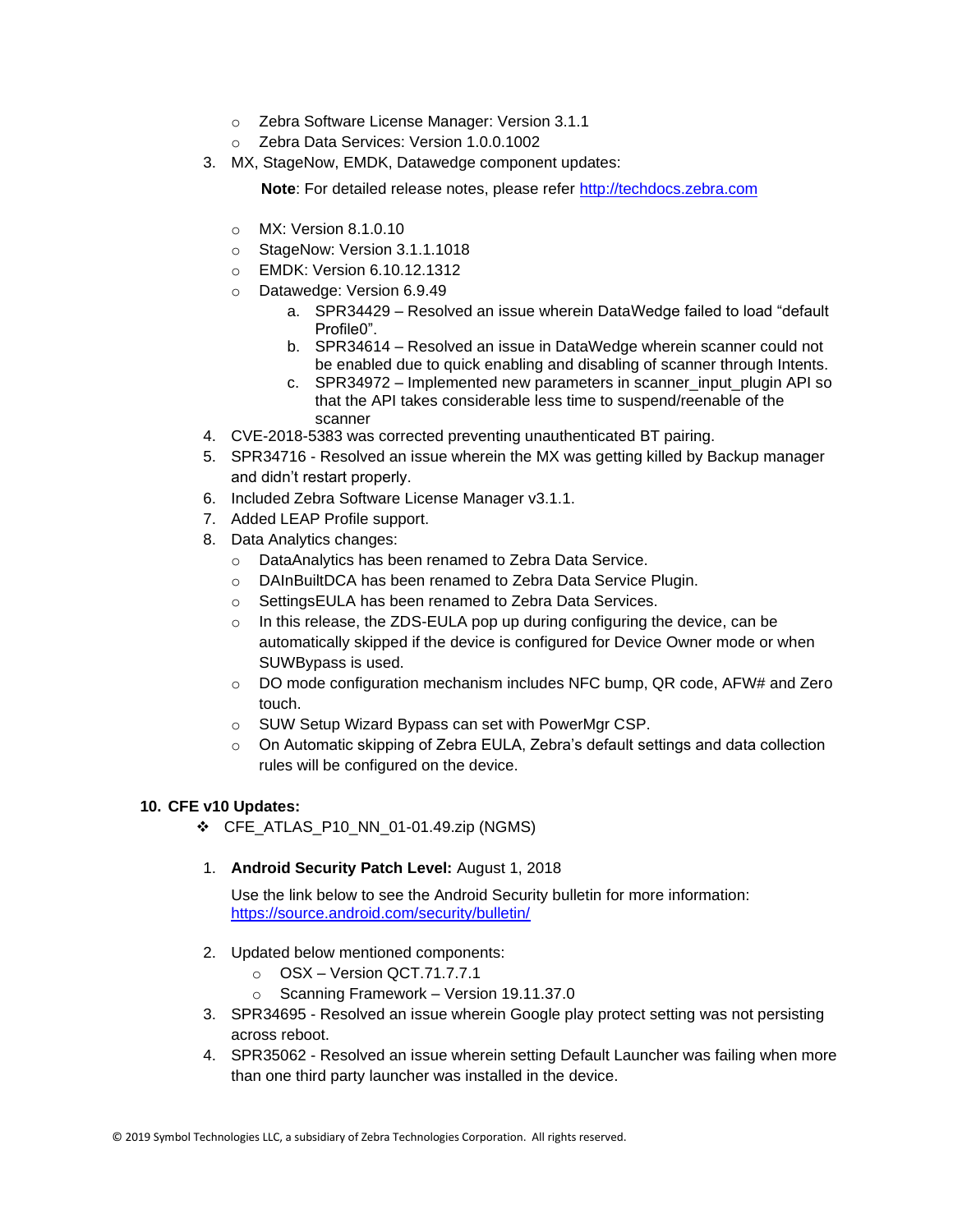- 5. SPR34648 Resolved an issue where malformed DHCP Option 150 (TFTP Server Address) was passed during DHCP exchange.
- 6. SPR34445 Resolved an issue wherein scanner exceptions were observed while scanning DATAMATRIX barcodes using DS3678 scanner resulting in scanner beam failures.
- 7. SPR34310 Resolved an issue where in CANCELREAD API was not working when Continuous Mode was enabled.
- 8. SPR34757 Resolved an issue where DHCP Option 42 (NTP servers) has more entries than expected.
- 9. SPR34046 Resolved an issue wherein there were Bluetooth scanner disconnections noticed while audio was being played simultaneously on BT headset.

#### **11. CFE v9 Updates:**

- ❖ CFE\_ATLAS\_P09\_NN\_01-01.49.zip (NGMS)
- 1. **Android Security Patch Level:** July 1, 2018

- 2. Updated below mentioned components:
	- $\circ$  MX Version 8.0.2.0
	- $\circ$  EKB Version 1.8.0.8
	- o StageNow Client Version 3.0.1.1038
	- o DataWedge Version 6.8.54
	- o WiFi FUSION\_BA\_2\_10.0.1.019\_N
	- o SmartMU Version 3.0.1
	- o OSX Version QCT.71.7.7.0
	- o DataAnalytics Version 3.3.0.1113
- 3. After an upgrade from non-EULA to EULA BSP, the Data Analytics Engine (DAE) upgrades to v3.3.0.1113 and takes about 35 secs to initialize for the first time. During this time the Settings->Zebra (EULA) page will show the default status of Device Data toggle button as enabled until initializing is complete.
- 4. Audio Optimization resulting in a 75% reduction is buffering between HAL and ALSA in both the RX and TX leg of a VoIP Call reducing device's contribution to the mouth to ear delay significantly. Impact is to VoIP use case only on all SKU's.
- 5. SPR34894 Fixed an issue in DataWedge wherein scanner could not be enabled due to quick enabling and disabling of scanner through Intents.
- 6. SPR34743 Keyboard configuration properties has been changed for software keyboard pop up scenario.
- 7. SPR34906 Resolved an issue wherein device used to get stuck in the boot up screen on Velocity app installed devices.
- 8. SPR33599 Resolved an issue wherein few system apps were being disabled after Applock whitelist mode was enabled.
- 9. SPR33818 Fixed an issue wherein certain decoder type values were not persisting across a scanner enable/disable cycle.
- 10. SPR34267 Resolved an issue wherein user was not able to enable USB debugging option using StageNow.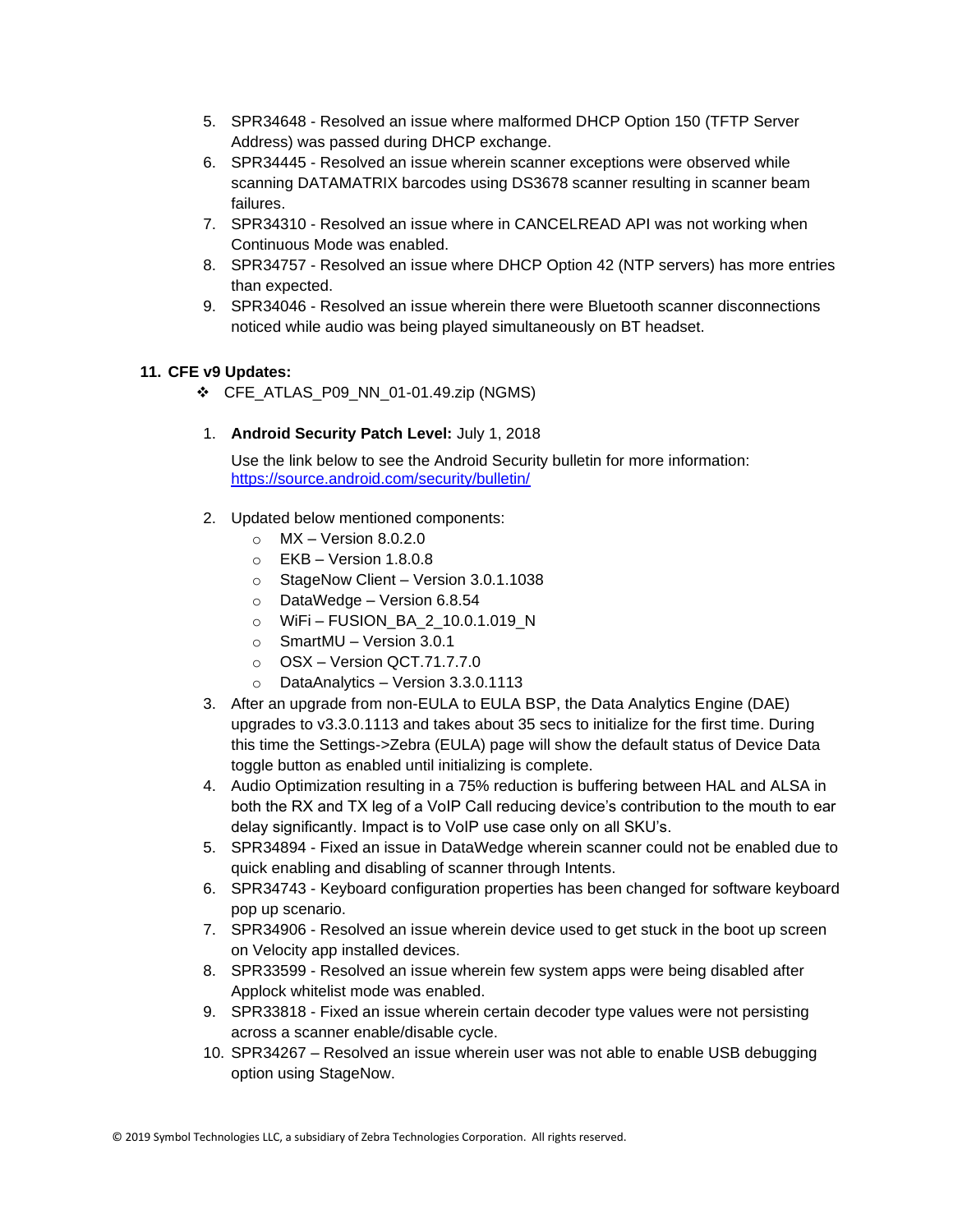- 11. SPR33639 Resolved an issue wherein the customer app install and launch during device sleep state and device stop emitting scan beam after awake from suspend.
- 12. SPR34614 Resolved an issue in DataWedge wherein scanner could not be enabled due to quick enabling and disabling of scanner through Intents.
- 13. SPR33920 Resolved an issue wherein devices failed to connect to WLAN network if the country selection is set to Japan.
- 14. SPR34717 Added support for new method of creating the Applock Whitelist.
- 15. SPR34346 Resolved an issue wherein Velocity app installation was not persisting after reboot.
- 16. SPR34888 Resolved an issue wherein user could not launch Key Programmer in Settings App.
- 17. SPR34595 Resolved an issue wherein Storage Card path was inaccessible through StageNow.

#### **12. CFE v8 Updates:**

- ❖ CFE\_ATLAS\_P08\_NN\_01-01.49.zip (NGMS)
- 1. **Android Security Patch Level:** June 1, 2018 Use the link below to see the Android Security bulletin for more information: <https://source.android.com/security/bulletin/>
- 2. Resolved an issue wherein KeyProgrammer fails to open via Device settings.
- 3. Build Number format has been updated.
- 4. Added First Api Level property for MC33 and VC80x products.

#### **13. CFE v7 Updates:**

- $\div$  CFE\_ATLAS\_P07\_NN\_01-01.49.zip (NGMS)
- 1. **Android Security Patch Level:** May 1, 2018

Use the link below to see the Android Security bulletin for more information: <https://source.android.com/security/bulletin/>

2. Fix for Zebra setup wizard popup after OS upgrade.

#### 3. **Updated below components:**

- o MX: 8.0.0.10
- o StageNow client: 3.1.0.1037
- o DataWedge: 6.8.50
- o Enterprise Keyboard: 1.8.0.8
- o EMDK: 6.9.16.1216
- 4. Build ID format has been updated.
- 5. Included Zebra Software License Manager v3.0.1.
- 6. Added Wi-Fi power table for Japan.
- 7. SPR34179 Resolved an issue wherein device connects slowly to an AP.
- 8. SPR34175 Resolved an issue wherein device does not show preview information in Messaging App when language toggles from right-to-left.
- 9. SPR34259 Added support to use USBMgr CSP to limit the standard 4 options on device to only allow UsbExternalStorageUsage.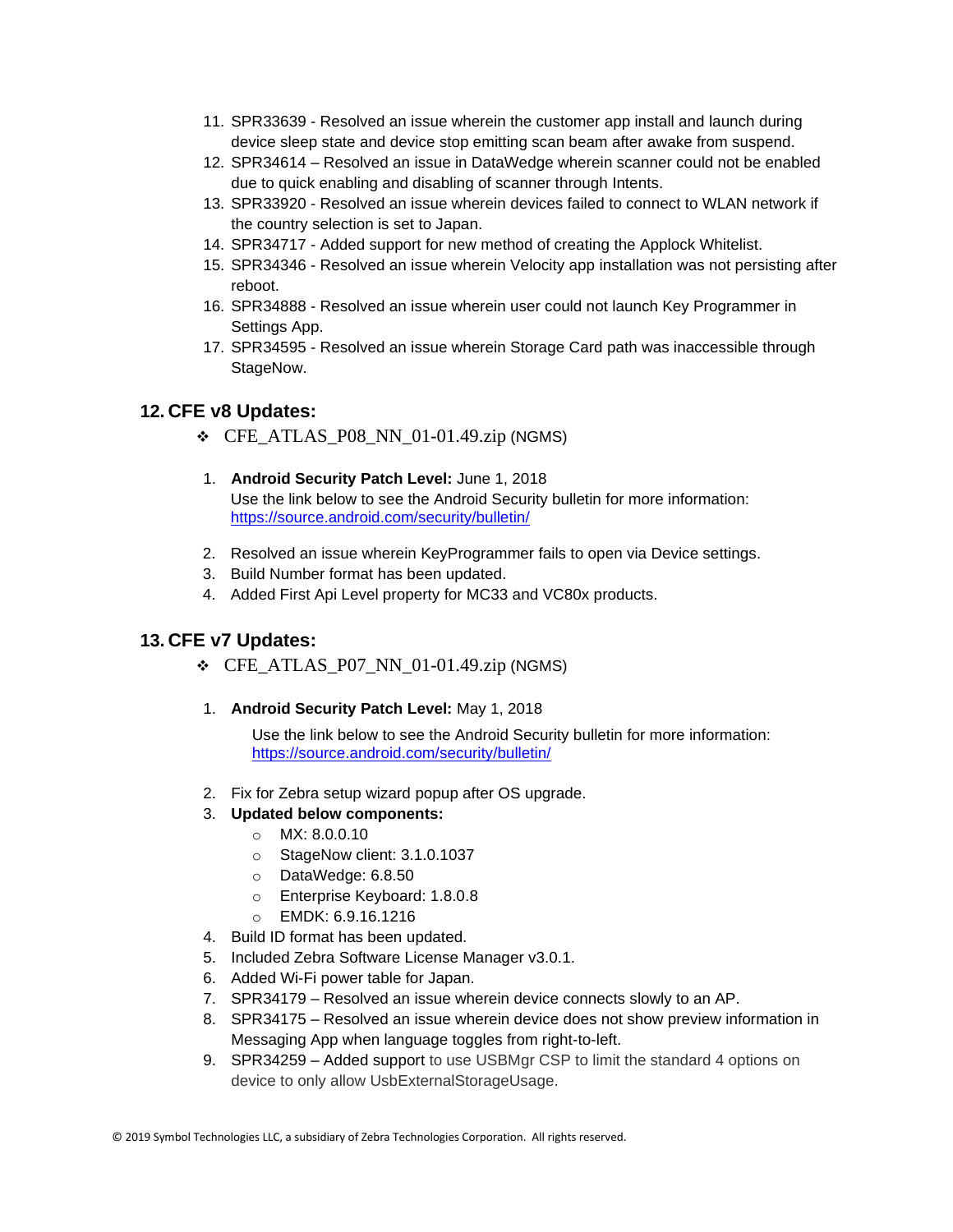- 10. SPR34307 Resolved an issue wherein the device was unable to be staged via StageNow.
- 11. SPR34083/34014/32519 Resolved an issue wherein disabling WWAN radio via Airwatch using StageNow XML fails.
- 12. SPR33977 Resolved an issue wherein set time zone issue observed with StageNow.
- 13. SPR34213/31491 Resolved an issue wherein the device was unable to stage via StageNow.
- 14. SPR34420 Resolved an issue wherein floating scan bubble issue observed with Enterprise Keyboard.
- 15. SPR33755 Resolved an issue wherein the Whitelisted apps were unable to submit XML to MX.
- 16. SPR33207 Resolved an issue wherein the Device Diagnostic tool had an issue with reading the Battery Cycles in the application for PP+ batteries.
- 17. SPR33671 Resolved an issue wherein user was unable to create WIFI profile with username as backslash followed by number.
- 18. SPR33862 Resolved an issue wherein the Screen Time off settings using Display manager CSP was not working.
- 19. SPR34145 Resolved an issue wherein indexing of the WEP key was not handled correctly.
- 20. SPR33973 Resolved an issue wherein erroneously loading default profile by providing feature to ignore disabled profiles in DataWedge.
- 21. SPR33848 Added support to included category field in intent profile in StageNow.
- 22. SPR34189 Resolved an issue wherein low ram and oom limit adjustments to provide more free memory.
- 23. SPR33876 Resolved an issue wherein Display Timeout was unable set via StageNow.
- 24. SPR33607 Resolved an issue where few fresh devices were unable to stage after unbox the device.
- 25. SPR33538 Resolved an issue wherein the Scanner beam stuck off and No LED beam while pressing scanner button.
- 26. SPR33981 Resolved an issue Czech Republic Regulatory Country could not be set using Wifi config profile.
- 27. A new device settings menu and an initial setup screen have been added to easily configure the Zebra analytics engine. The initial setup screen will be displayed upon bootup following an Enterprise Reset or Factory Reset. This screen can be skipped on an Enterprise Reset by provisioning using a StageNow profile (PowerMgr CSP), similar to what is available for the Google setup wizard bypass.
- 28. Added Enterprise Browser package (com.symbol.enterprisebrowser) to white listed apps.
- 29. Resolved an issue wherein Settings App crashes while performing "Network Settings Reset".
- 30. Resolved an issue wherein Bluetooth tethering was not working.

#### **14.Update005 Updates:**

❖ CFE-VC80x\_MC33-01-01-48-NN-00-A-05.zip (NGMS)

| <b>Components</b> | <b>New Features</b>                                                                |
|-------------------|------------------------------------------------------------------------------------|
| OS                | Added support for FIPS                                                             |
| <b>Battery</b>    | Added support for battery hotswap with up to 30 seconds for Wifi/BT<br>persistence |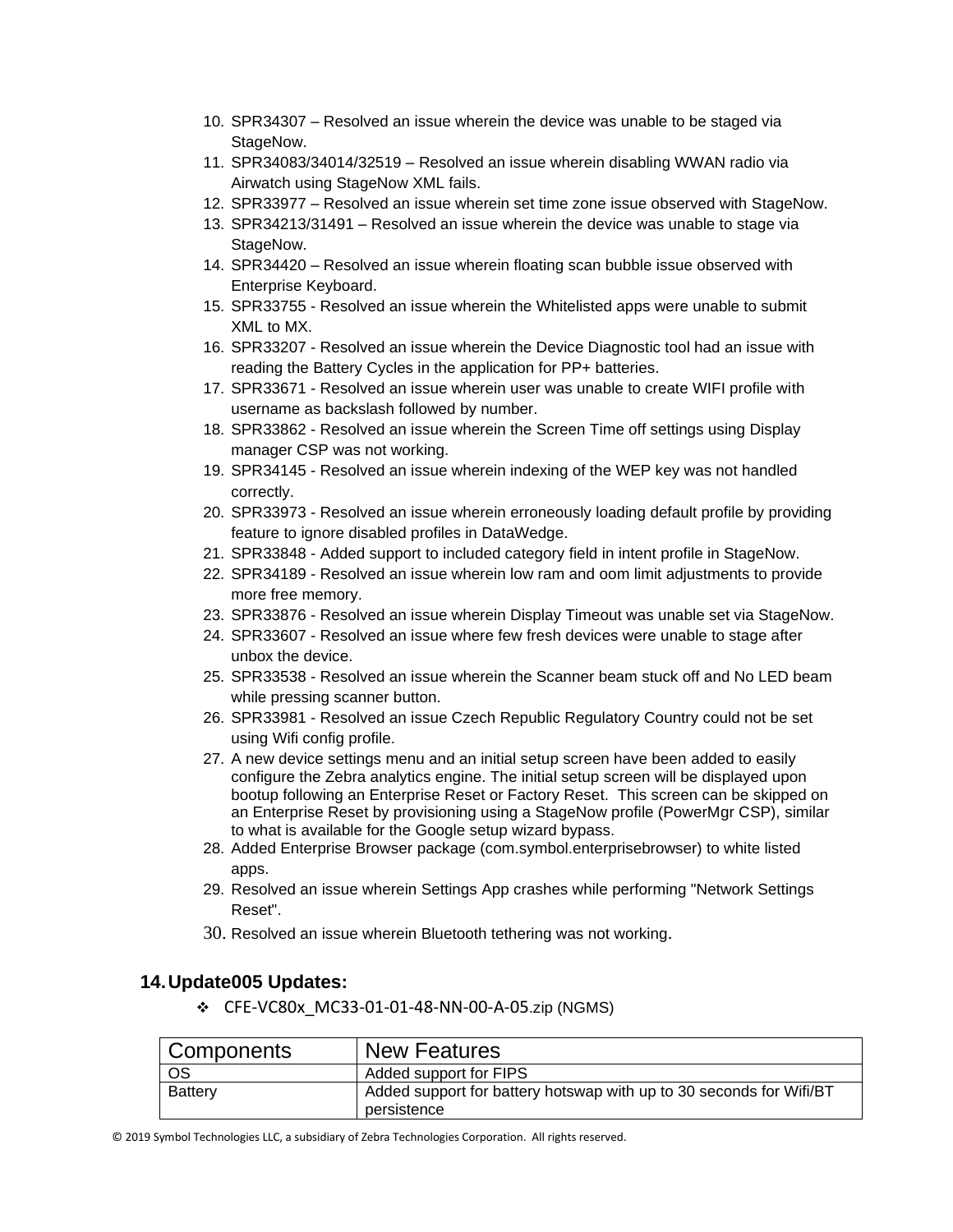| Scanning    | Added Simulscan on the part numbers with imager                                                                                                                                                                                                                                                                                                                                               |  |
|-------------|-----------------------------------------------------------------------------------------------------------------------------------------------------------------------------------------------------------------------------------------------------------------------------------------------------------------------------------------------------------------------------------------------|--|
|             | Added support for RS507x                                                                                                                                                                                                                                                                                                                                                                      |  |
|             | Fixed Bluetooth scanner firmware update failure                                                                                                                                                                                                                                                                                                                                               |  |
| DataWedge   | Fixes:<br>SPR-33973 Resolved issue where Wrong profile gets loaded<br>$\bullet$<br>when SwitchToProfile intent is used                                                                                                                                                                                                                                                                        |  |
|             | SPR 33538 – Not able to load the correct profile when Switch To<br>Profile intent is used.                                                                                                                                                                                                                                                                                                    |  |
|             | Features:                                                                                                                                                                                                                                                                                                                                                                                     |  |
|             | Changed the default Simul Scan template in a DataWedge profile<br>to "Default - Barcode 4.xml".                                                                                                                                                                                                                                                                                               |  |
|             | Added support for Dynamic template parameters in SimulScan<br>٠<br>configuration.                                                                                                                                                                                                                                                                                                             |  |
|             | Added Multibarcode support.<br>٠<br>Added a barcode separator for multbarcode feature.                                                                                                                                                                                                                                                                                                        |  |
|             | $\bullet$<br>Intent API extensions<br>$\bullet$                                                                                                                                                                                                                                                                                                                                               |  |
|             | 1. Added support to import full configuration database or profile<br>configuration database via intent API.                                                                                                                                                                                                                                                                                   |  |
|             | 2. Added support to get and set configuration of Serial Input<br>Plugin settings.                                                                                                                                                                                                                                                                                                             |  |
|             | Added support to install an application while in device in suspend<br>mode and make it to work with DataWedge. (SPR - 33639)                                                                                                                                                                                                                                                                  |  |
| <b>EMDK</b> | Fixes:<br>Unable to create a DataWedge profile using EMDK Profile<br>Manager.                                                                                                                                                                                                                                                                                                                 |  |
|             | "getLabelType()" method returns "UNDEFINED" for mailmark and<br>Hanxin barcode                                                                                                                                                                                                                                                                                                                |  |
|             | Features:                                                                                                                                                                                                                                                                                                                                                                                     |  |
|             | Enhanced Barcode Manager API:                                                                                                                                                                                                                                                                                                                                                                 |  |
|             | Added support for the Mutli-Barcode decoding feature. This<br>feature allows scanning multiple barcodes in one single scan:<br>Added new value "MULTI_BARCODE" in enum ScanMode to<br>$\circ$<br>enable decoding multiple barcodes at a time.<br>Added new class "MultiBarcodeParams" in ScannerConfig<br>$\circ$<br>with parameter "barcodeCount" to set the barcode count to be<br>scanned. |  |
|             | <b>Enhanced SerialComm API:</b><br>The new flowControlMode feature has been added in the<br>SerialConfig class with RTS_CTS, XON_XOFF and NONE as<br>possible values.                                                                                                                                                                                                                         |  |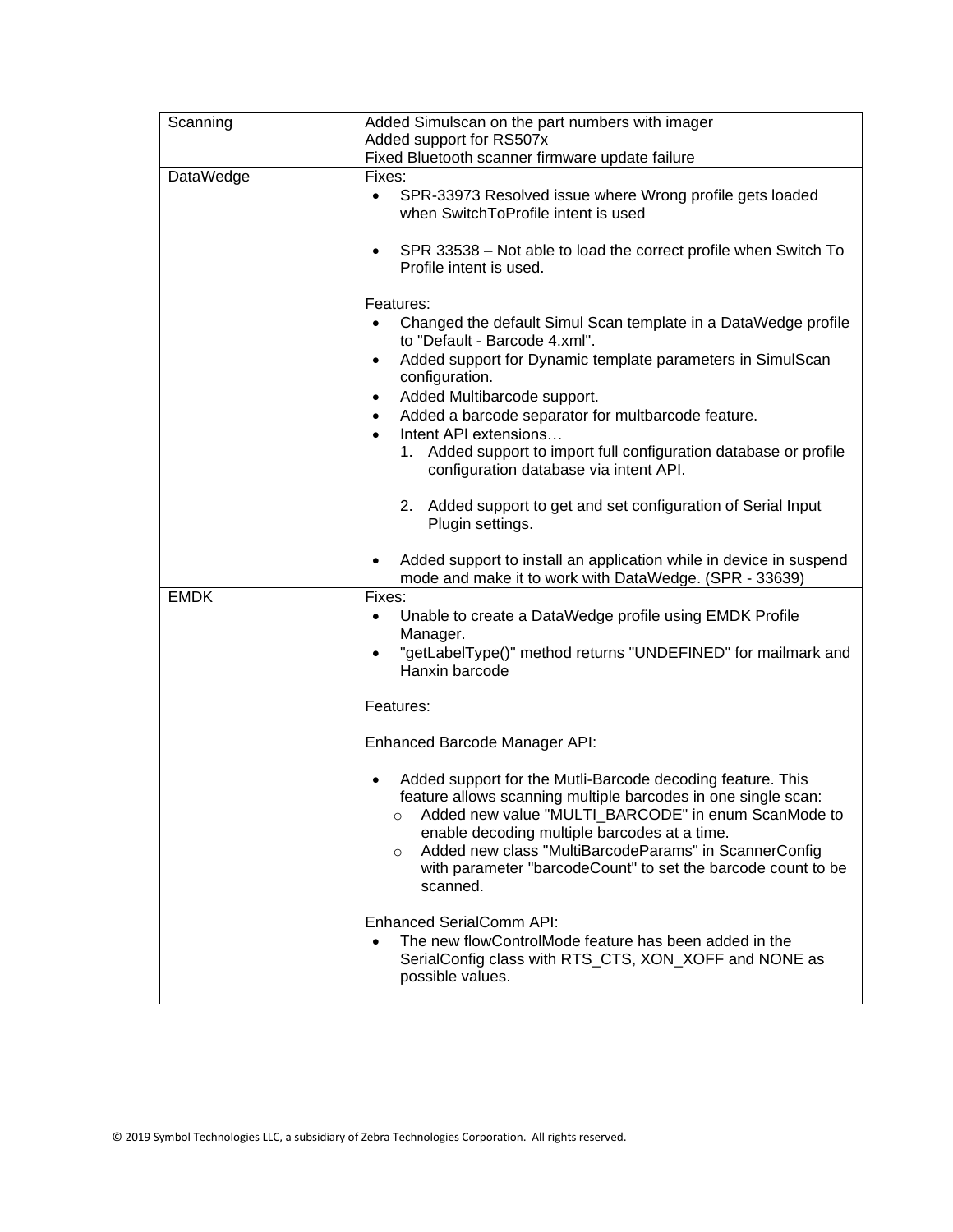| MX              | Fixes:<br>"Zebra Mobility Extensions Version" is shown as 1.3 on Airwatch<br>agent when UUT RAM is 85% filled<br>SPR-34145: Fixed issue where Wlan with WEP key INDEX 2 is<br>not kept |
|-----------------|----------------------------------------------------------------------------------------------------------------------------------------------------------------------------------------|
| OEMConfig       | Fixes:<br>"SignalOccurrenceOfThreat" parm is not added in threatStep                                                                                                                   |
| Ivanti Velocity | Integrated Velocity ATTE 2.0                                                                                                                                                           |

#### **15.CFE v4 Updates:**

❖ CFE-VC80x\_MC33-01-01-48-NN-00-A-04.zip (NGMS)

#### 1. **Android Security Patch Level:** March 5, 2018

Use the link below to see the Android Security bulletin for more information: <https://source.android.com/security/bulletin/>

#### 2. **Updated below components:**

- o Datawedge: 6.7.34
- o StageNow: 2.10.1.1386
- o EMDK: 6.8.20.1120
- o MX: 7.2.0.6
- o File browser: 1.19.1.2
- 3. SPR33311 Resolved an issue wherein RS507 is unable to connect via Bluetooth using Voxware voice application.
- 4. SPR33302 Resolved an issue wherein disabling the oval capacitive key via StageNow fails.
- 5. SPR34267 Resolved an issue wherein USB debugging failed to get enabled via StageNow.
- 6. SPR33639 Resolved an issue wherein device stops emitting scan beam after waking up from suspend state.
- 7. SPR33799 Resolved an issue wherein DataWedge was sending char 10 instead of char 13.

### **16.CFE v3 Updates:**

- ❖ CFE-VC80x\_MC33-01-01-48-NN-00-A-03.zip (NGMS)
- 1. Spectre and Meltdown (CVE-2017-5753, 5715, 5754) remediation provided by updates to timer access for CVE-2017-13218.
- <span id="page-14-0"></span>2. Fix for bug: BT connection state does not persist across reboots, if location settings is in enabled state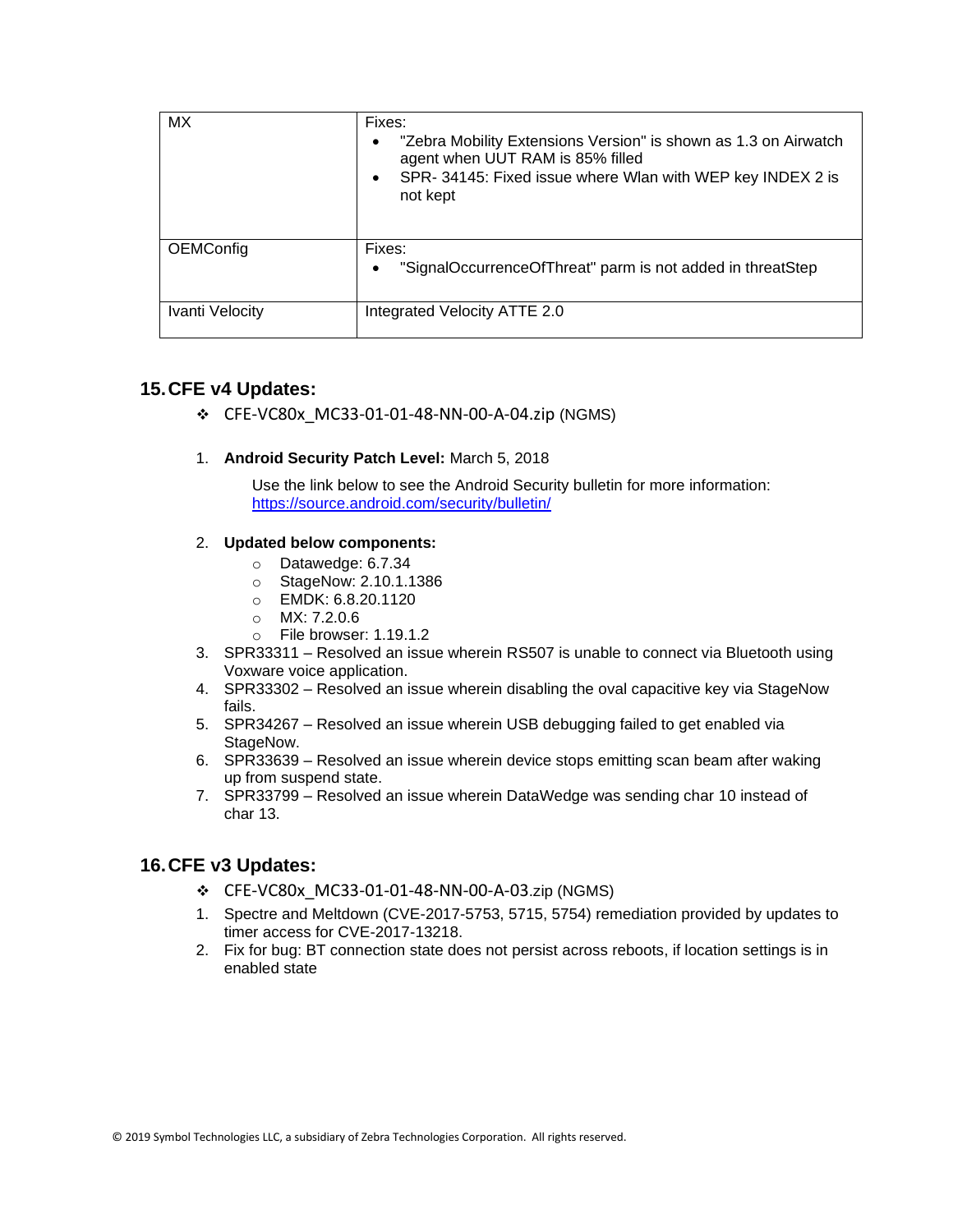## **Device Compatibility**

This software release has been approved for use on the following devices.

| <b>Device Part Number</b> | <b>Operating System</b> | <b>Device Part number</b> | <b>Operating System</b> |
|---------------------------|-------------------------|---------------------------|-------------------------|
| MC330K-GE3HA3NA           | Android N               | MC330M-RL4SG2RW           | Android N               |
| MC330K-GE3HA3RW           | Android N               | MC330M-SI2HA2RW           | Android N               |
| MC330K-GE4HA3NA           | Android N               | MC330M-SI30A2RW           | Android N               |
| MC330K-GE4HA3RW           | Android N               | MC330M-SI3HA2NA           | Android N               |
| MC330K-GE4HA4NA           | Android N               | MC330M-SI3HA2RW           | Android N               |
| MC330K-GE4HA4RW           | Android N               | MC330M-SI40A2NA           | Android N               |
| MC330K-GI3HA3NA           | Android N               | MC330M-SI4HA2NA           | Android N               |
| MC330K-GI3HA3RW           | Android N               | MC330M-SI4HA2RW           | Android N               |
| MC330K-GI3HA4RW           | Android N               | MC330M-SI4HG2NA           | Android N               |
| MC330K-GI4HA3NA           | Android N               | MC330M-SL2HA2RW           | Android N               |
| MC330K-GI4HA3RW           | Android N               | MC330M-SL2HG2RW           | Android N               |
| MC330K-GI4HA4NA           | Android N               | MC330M-SL3HA2NA           | Android N               |
| MC330K-GI4HA4RW           | Android N               | MC330M-SL3HA2RW           | Android N               |
| MC330K-GI4HG3NA           | Android N               | MC330M-SL4HA2NA           | Android N               |
| MC330K-GI4HG3RW           | Android N               | MC330M-SN3HA2RW           | Android N               |
| MC330K-GI4HG4NA           | Android N               | MC330M-SN4HA2NA           | Android N               |
| MC330K-GI4HG4RW           | Android N               | MC330M-RL2SG2US           | Android N               |
| MC330K-GL2HA3RW           | Android N               | MC330M-SL4HG2US           | Android N               |
| MC330K-GL3HA3RW           | Android N               | MC330M-SL3HG2US           | Android N               |
| MC330K-GL3HA4RW           | Android N               | MC330M-RL4SG2US           | Android N               |
| MC330K-GL4HA3NA           | Android N               | MC330M-RL3HG2US           | Android N               |
| MC330K-GL4HA3RW           | Android N               | MC330M-SN4HG2US           | Android N               |
| MC330K-GL4HA4NA           | Android N               | MC330M-SI3HG2US           | Android N               |
| MC330K-GL4HA4RW           | Android N               | MC330M-GL4HG2US           | Android N               |
| MC330K-GL4HG3RW           | Android N               | MC330M-GL3HG2US           | Android N               |
| MC330K-RC3HA4NA           | Android N               | MC330M-GL2HG2US           | Android N               |
| MC330K-RC3HA4RW           | Android N               | MC330M-GI3HG2US           | Android N               |
| MC330K-RC3HG4RW           | Android N               | MC330M-GI2HG2US           | Android N               |
| MC330K-RC4HA4NA           | Android N               | MC330K-SN4HG3US           | Android N               |
| MC330K-RC4HA4RW           | Android N               | MC330K-SI3HG3US           | Android N               |
| MC330K-RL3HA3RW           | Android N               | MC330K-GL4HG3US           | Android N               |
| MC330K-RL3HG3RW           | Android N               | MC330K-RC4HG4US           | Android N               |
| MC330K-RL3SG3RW           | Android N               | MC330K-RC3HG4US           | Android N               |
| MC330K-RL4HA3NA           | Android N               | MC330K-GL4HG4US           | Android N               |
| MC330K-RL4HA3RW           | Android N               | MC330K-GI3HG3US           | Android N               |
| MC330K-RL4HG3NA           | Android N               | MC330K-SP4HG4US           | Android N               |
| MC330K-SB3HA4NA           | Android N               | MC330K-SP3HG4US           | Android N               |
| MC330K-SB3HA4RW           | Android N               | MC330K-SB3HG4US           | Android N               |
| MC330K-SB3HG4RW           | Android N               | MC330K-SE4HG3US           | Android N               |
| MC330K-SB4HA4NA           | Android N               | MC330K-SE3HG3US           | Android N               |
| MC330K-SB4HA4RW           | Android N               | MC330K-SE2HG3US           | Android N               |
| MC330K-SB4HG4NA           | Android N               | MC330K-GE4HG3US           | Android N               |
| MC330K-SE2HA3RW           | Android N               | MC330K-GE3HG3US           | Android N               |
| MC330K-SE3HA3NA           | Android N               | MC330K-GE2HG3US           | Android N               |
| MC330K-SE3HA3RW           | Android N               | MC330K-SG4HG4US           | Android N               |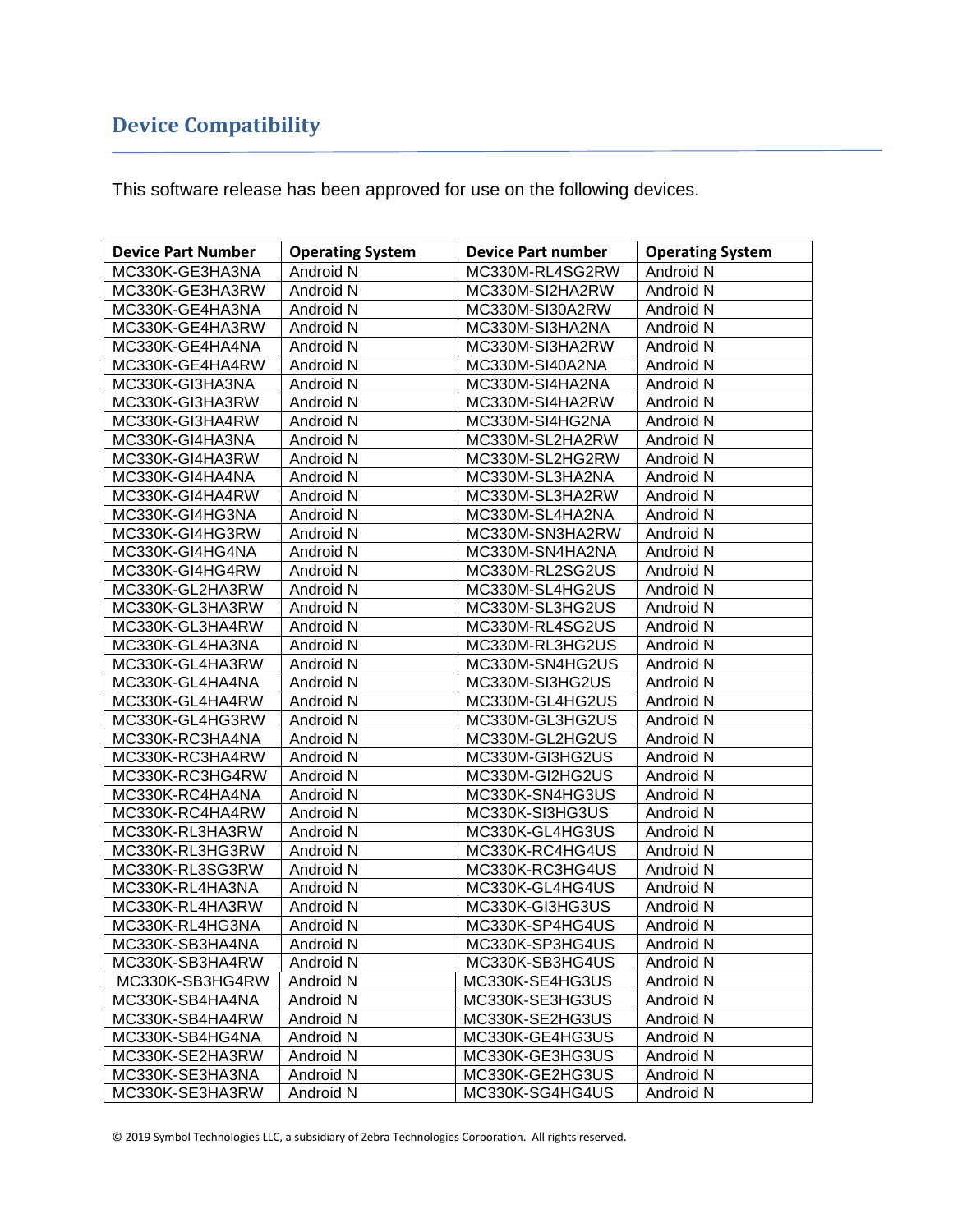| MC330K-SE4HA3NA | Android N        | MC330K-SG3HG4US   | Android N        |
|-----------------|------------------|-------------------|------------------|
| MC330K-SE4HA3RW | Android N        | MC330K-SG2HG4US   | Android N        |
| MC330K-SG3HA4NA | Android N        | MC330K-GE4HG4US   | Android N        |
| MC330K-SG3HA4RW | Android N        | MC330K-GE2HG4US   | Android N        |
| MC330K-SG4HA4NA | Android N        | MC330K-GI3HG3US01 | Android N        |
| MC330K-SI2HA3RW | Android N        | MC330M-SN3HG2RW   | Android N        |
| MC330K-SI3HA3NA | Android N        | MC330M-SL3HG2RW   | Android N        |
| MC330K-SI3HA3RW | Android N        | MC330M-SI4HG2RW   | Android N        |
| MC330K-SI3HG3RW | Android N        | MC330M-SI3HG2RW   | Android N        |
| MC330K-SI4HA3NA | Android N        | MC330M-SI2HG2RW   | Android N        |
| MC330K-SI4HA3RW | Android N        | MC330M-RL3HG2RW   | Android N        |
| MC330K-SI4HG3NA | Android N        | MC330M-RL2SG2RW   | Android N        |
| MC330K-SL2HA3RW | Android N        | MC330M-GL4HG2RW   | Android N        |
| MC330K-SL4HA3RW | Android N        | MC330M-GL2HG2RW   | Android N        |
| MC330K-SN3HA3RW | Android N        | MC330M-GI4HG2RW   | Android N        |
| MC330K-SN4HA3NA | Android N        | MC330M-GI4HG2IN   | Android N        |
| MC330K-SN4HA3RW | Android N        | MC330M-GI3HG2IN   | Android N        |
| MC330K-SP3HA4NA | Android N        | MC330M-GI2HG2RW   | Android N        |
| MC330K-SP3HA4RW | Android N        | MC330K-SP4HG4RW   | Android N        |
| MC330K-SP4HA4NA | Android N        | MC330K-SP3HG4RW   | Android N        |
| MC330K-SP4HA4RW | Android N        | MC330K-SN4HG3RW   | Android N        |
| MC330M-GI2HA2NA | Android N        | MC330K-SN3HG3RW   | Android N        |
| MC330M-GI2HA2RW | Android N        | MC330K-SL4HG3RW   | Android N        |
| MC330M-GI30A2RW | Android N        | MC330K-SL2HG3RW   | Android N        |
| MC330M-GI3HA2IN | Android N        | MC330K-SI4HG3RW   | Android N        |
| MC330M-GI3HA2NA | Android N        | MC330K-SI2HG3RW   | Android N        |
| MC330M-GI3HA2RW | Android N        | MC330K-SG3HG4RW   | Android N        |
| MC330M-GI3HG2RW | Android N        | MC330K-SG2HG4RW   | Android N        |
| MC330M-GI40A2NA | Android N        | MC330K-SE4HG3RW   | Android N        |
| MC330M-GI4HA2IN | Android N        | MC330K-SE3HG3RW   | Android N        |
| MC330M-GI4HA2NA | Android N        | MC330K-SE2HG3RW   | Android N        |
| MC330M-GI4HA2RW | Android N        | MC330K-SB4HG4RW   | Android N        |
| MC330M-GI4HG2NA | Android N        | MC330K-RL4HG3RW   | Android N        |
| MC330M-GL2HA2NA | Android N        | MC330K-RC4HG4RW   | Android N        |
| MC330M-GL2HA2RW | Android N        | MC330K-GL4HG3RW   | Android N        |
| MC330M-GL3HA2NA | Android N        | MC330K-GL3HG4RW   | Android N        |
| MC330M-GL3HA2RW | Android N        | MC330K-GL3HG3RW   | Android N        |
| MC330M-GL3HG2RW | <b>Android N</b> | MC330K-GL2HG3RW   | <b>Android N</b> |
| MC330M-GL40A2NA | Android N        | MC330K-GI3HG4RW   | Android N        |
| MC330M-GL40A2RW | Android N        | MC330K-GI3HG3RW   | Android N        |
| MC330M-GL4HA2NA | Android N        | MC330K-GE4HG4RW   | Android N        |
| MC330M-GL4HA2RW | Android N        | MC330K-GE4HG3RW   | Android N        |
| MC330M-RL2SA2NA | Android N        | MC330K-GE3HG3RW   | Android N        |
| MC330M-RL2SA2RW | Android N        | MC330K-GE2HG4RW   | Android N        |
| MC330M-RL3HA2NA | Android N        | MC330K-GE2HG3RW   | Android N        |
| MC330M-RL3HA2RW | Android N        | MC330K-           | Android N        |
|                 |                  | GI3HG3RW01        |                  |
| MC330M-RL3SA2NA | Android N        | MC330K-GE2HA3US   | Android N        |
| MC330M-RL3SA2RW | Android N        | MC330K-GE2HA4US   | Android N        |
| MC330M-RL3SG2NA | Android N        | MC330K-SE2HA3US   | Android N        |
| MC330M-RL3SG2RW | Android N        | MC330K-SG2HA4US   | Android N        |
| MC330M-RL40A2NA | Android N        | MC330K-GE2HA3RW   | Android N        |
| MC330M-RL4SA2NA | Android N        | MC330K-GE2HA4RW   | Android N        |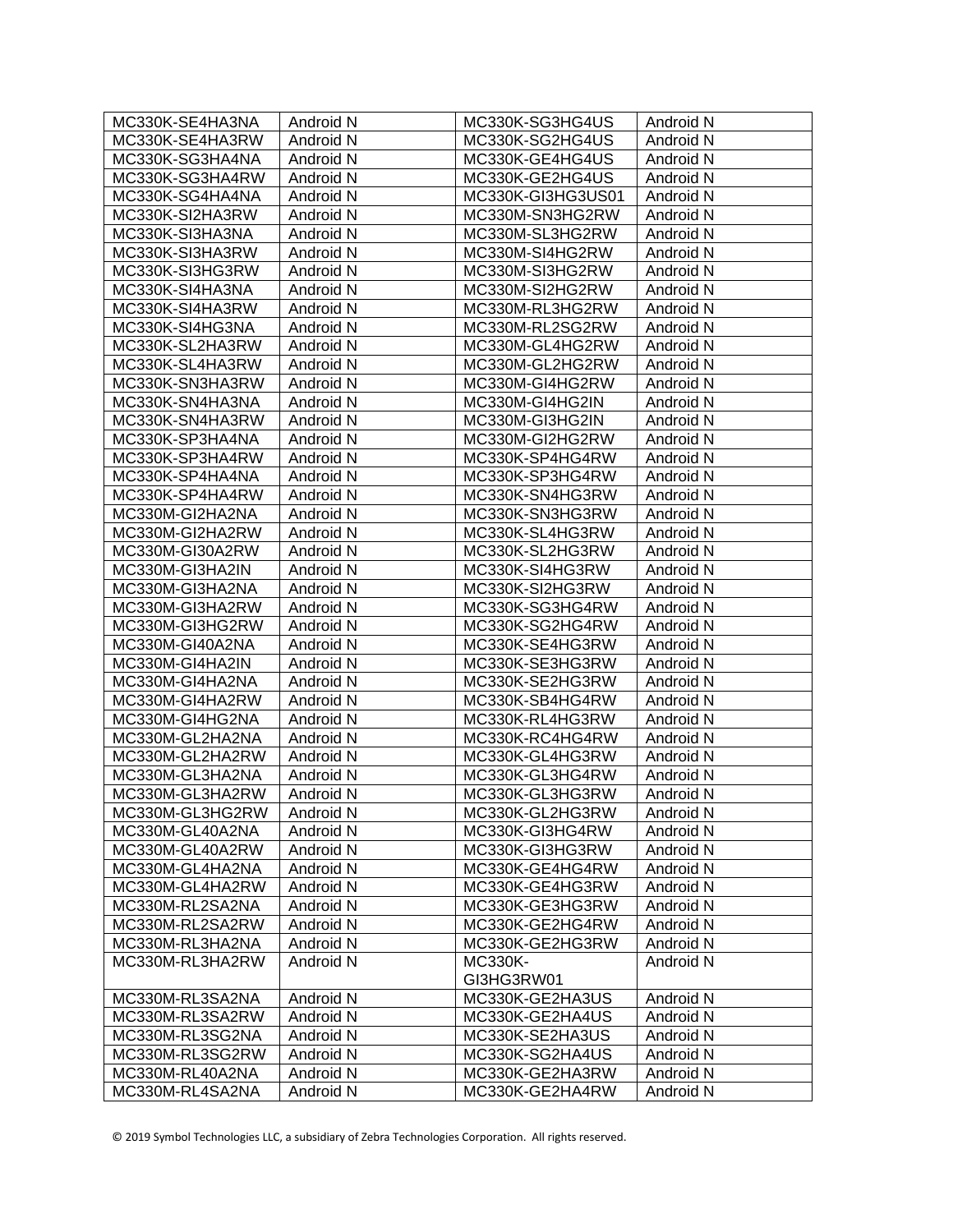## <span id="page-17-0"></span>**Installation Requirements**

Install baseline 01-01-48-NN-00-A (Non-GMS)

IMPORTANT NOTE:

- Upgrading to this OS version (01-01-49.00-NN-U20-STD LG patch v20) blocks the downgrade prior to Update005 releases.
- Users updating from 01-01-49-NN-00-A BSP baseline to LG patch v20 will be allowed only to downgrade till Update005, using the Update005 package. The Base OS versions cannot be flashed anymore.

### <span id="page-17-1"></span>**Installation Instructions**

#### Using ADB Sideload

*The installation instructions assume you have ADB installed on your PC (the adb drivers and such) and your MC33x has Developer options enabled and USB debugging ON: Instructions on HOW TO enable ADB is also captured in Integrator guide.*

- 1. Connect the MC33x to the PC using the USB data cable or through the cradle.
- 2. You may need to pull down the top menu and if you see "USB for charging", touch it and then change it to "File transfers".
- 3. Open Command Prompt, run *"adb devices"* and check to see if you are able to see the device's serial number. If yes, proceed to next step

If not please get the PC set up with the proper drivers or install an External SD Card.

- 4. You may also get a pop up on your PC (Win 7) that you will be connected as a Portable MediaPlayer. This can be ignored.
- 5. Download Image
	- a. **CFE\_ATLAS\_01-01-49.00-NN-U20-STD.zip** listed above in content section
	- b. Reset files (Optional)
- 6. Entering into Recovery Mode

<sup>© 2019</sup> Symbol Technologies LLC, a subsidiary of Zebra Technologies Corporation. All rights reserved.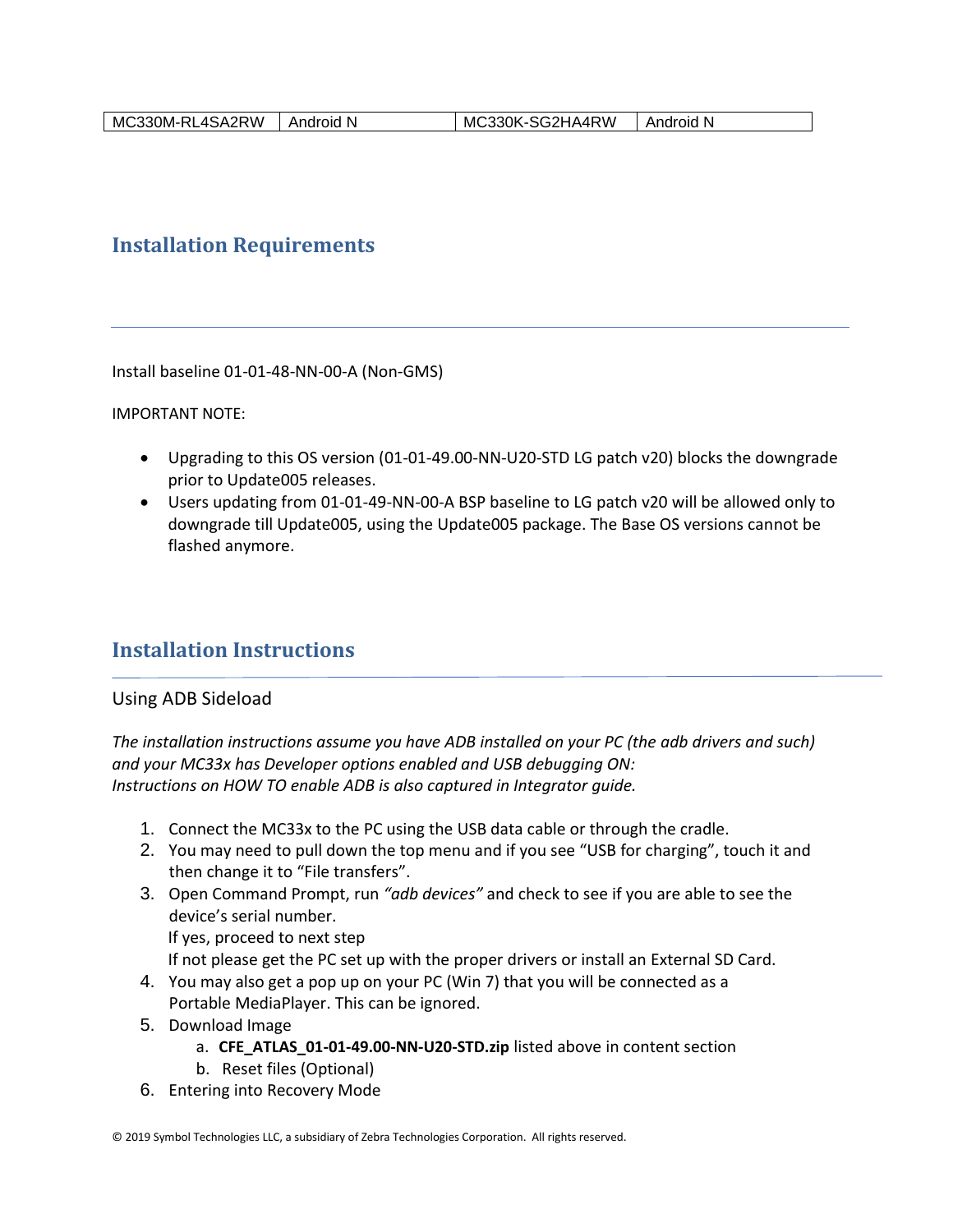- a. Option 1: In Command Prompt, type *"adb reboot recovery" and click enter*.
- b. Option 2:
	- Gun device: Reboot the device and keep the GUN (grip) trigger held.
	- Brick device: Reboot the device and hold both scan triggers on either side of device simultaneously.
- When Zebra Technologies logo appears on the screen release the trigger 7. MC33x will reboot and land up on the Android Recovery screen.
- 8. If applying patch via sideload method
	- a. Use UP and DOWN keys on the keypad to navigate up/down highlight item
	- b. Use ENTER key on the keypad to select menu item "Apply update via adb sideload"
- 9. With your Command Prompt, open, type "adb sideload" and add a space and then drag and drop the patch file on to it and click enter.
	- a. Your PC screen will show files being installed and a little blue horizontal progress bar on your device will show status… And after about 6 minutes (could be 10+ minutes if installing GMS) it should be done and you should be back at the Android Recovery screen.
	- b. Repeat above steps for all mandatory packages
- 10. *"Reboot system now"* is highlighted. Press the Power Key to Reboot.
- 11. Device reboots and you see Zebra on top and POWERED BY android at the bottom and after about 1 minute will transition to the MC33X splash screen with 5 dancing white dots at bottom… it will stay at this screen for a little over another minute *(could be another 7+ minutes if installing GMS)* and then you are at the Factory "Welcome" screen.
- 12. If you installed a GMS BSP, you will need to complete the process by setting up Wi‐Fi and E‐ mail accounts and such. If on AOSP (non‐GMS), there is no process to follow.
- 13. At the Home Screen, we need to verify that the BSP upgrade took place and set the Date & Time.
	- a. Go to "Settings" and scroll down to "About phone" and look at the "Build number". It should start with "**01-01-49.00-NN-U20-STD**". Now you are on the correct BSP.
	- b. Setting the Date and Time. If you associate to a WLAN AP, do so now, as it should automatically set the time and date… the only thing left is to set the time zone. Go to "Settings" and scroll to and select "Date & time". Scroll down to and select "Select time zone", and scroll down to and select the appropriate time zone and you are done.
- 14. To Check the Android Patch Level after installing the CFE package in the device,
	- a. Settings->About Phone->SW Components: Device Update Version: **20**
		- b. ADB Shell method: Execute following command from PC's command prompt:
			- \$ adb shell getprop ro.device.patch.version
			- \$ **20**

15. Now you are all set to use your MC33X.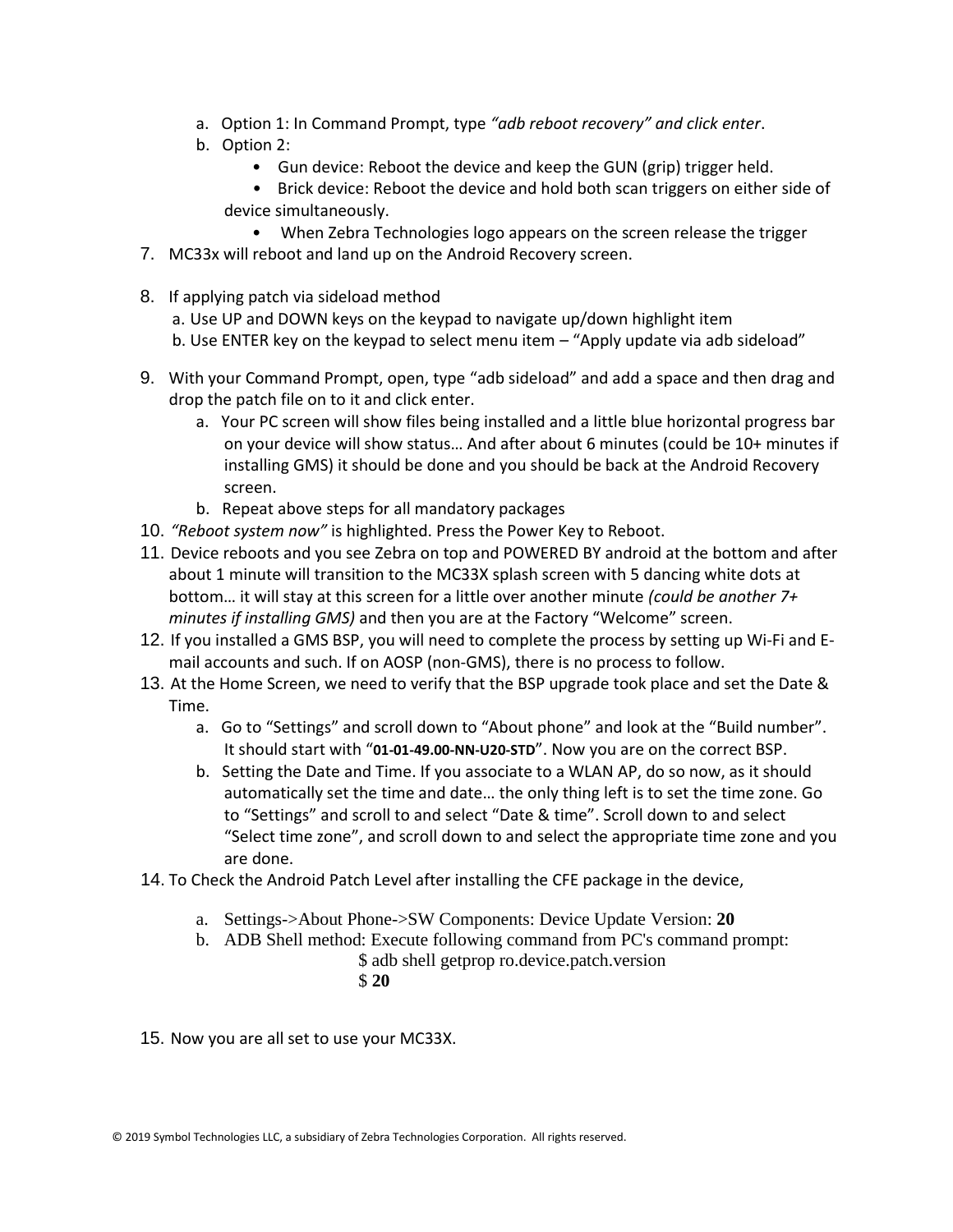Using External SD card

- 1. Plug the MC33X into the USB & Charging Cable and then the Cable to the PC. If you have a Cradle with USB connectivity, you may use that as well.
- 2. You may need to pull down the top menu and if you see "USB for charging", touch it and then change it to "File transfers".
- 3. Download **CFE\_ATLAS\_01-01-49.00-NN-U20-STD.zip** and drag & drop the file on External SD card.
- 4. Entering into Recovery Mode
	- Gun device: Reboot the device and keep the GUN (grip) trigger held.
	- Brick device: Reboot the device and hold both scan triggers on either side of device simultaneously.
		- When Zebra Technologies logo appears on the screen release the trigger
- 5. Your MC33X will reboot and land up on the Android Recovery screen.
- 6. Applying update via External SD card
	- a. Use UP and DOWN keys on the keypad to navigate up/down highlight item b. Use ENTER key on the keypad to select menu item – "Apply update from External SDCard"
	- c. Repeat above steps for all mandatory packages
- 7. *"Reboot system now"* is highlighted. Press the Power Key to Reboot.
- 8. Device reboots and you see Zebra on top and POWERED BY android at the bottom and after about 1 minute will transition to the MC33X splash screen with 5 dancing white dots at bottom… it will stay at this screen for a little over another minute *(could be another 7+ minutes if installing GMS)* and then you are at the Factory "Welcome" screen.
- 9. If you installed a GMS BSP, you will need to complete the process by setting up Wi‐Fi and E‐ mail accounts and such. If on AOSP (non‐GMS), there is no process to follow.
- 10. At the Home Screen, we need to verify that the BSP upgrade took place and set the Date & Time.
	- a. Go to "Settings" and scroll down to "About phone" and look at the "Build number". It should start with "**01-01-49.00-NN-U20-STD**". Now you are on the correct BSP.
	- b. Setting the Date and Time. If you associate to a WLAN AP, do so now, as it should automatically set the time and date… the only thing left is to set the time zone. Go to "Settings" and scroll to and select "Date & time". Scroll down to and select "Select time zone", and scroll down to and select the appropriate time zone and you are done.
- 11. To Check the Android Patch Level after installing the CFE package in the device,
	- a. Settings->About Phone->SW Components: Device Update Version: **20**
	- b. ADB Shell method: Execute following command from PC's command prompt:
		- \$ adb shell getprop ro.device.patch.version
			- \$ **20**
- 12. Now you are all set to use your MC33X.